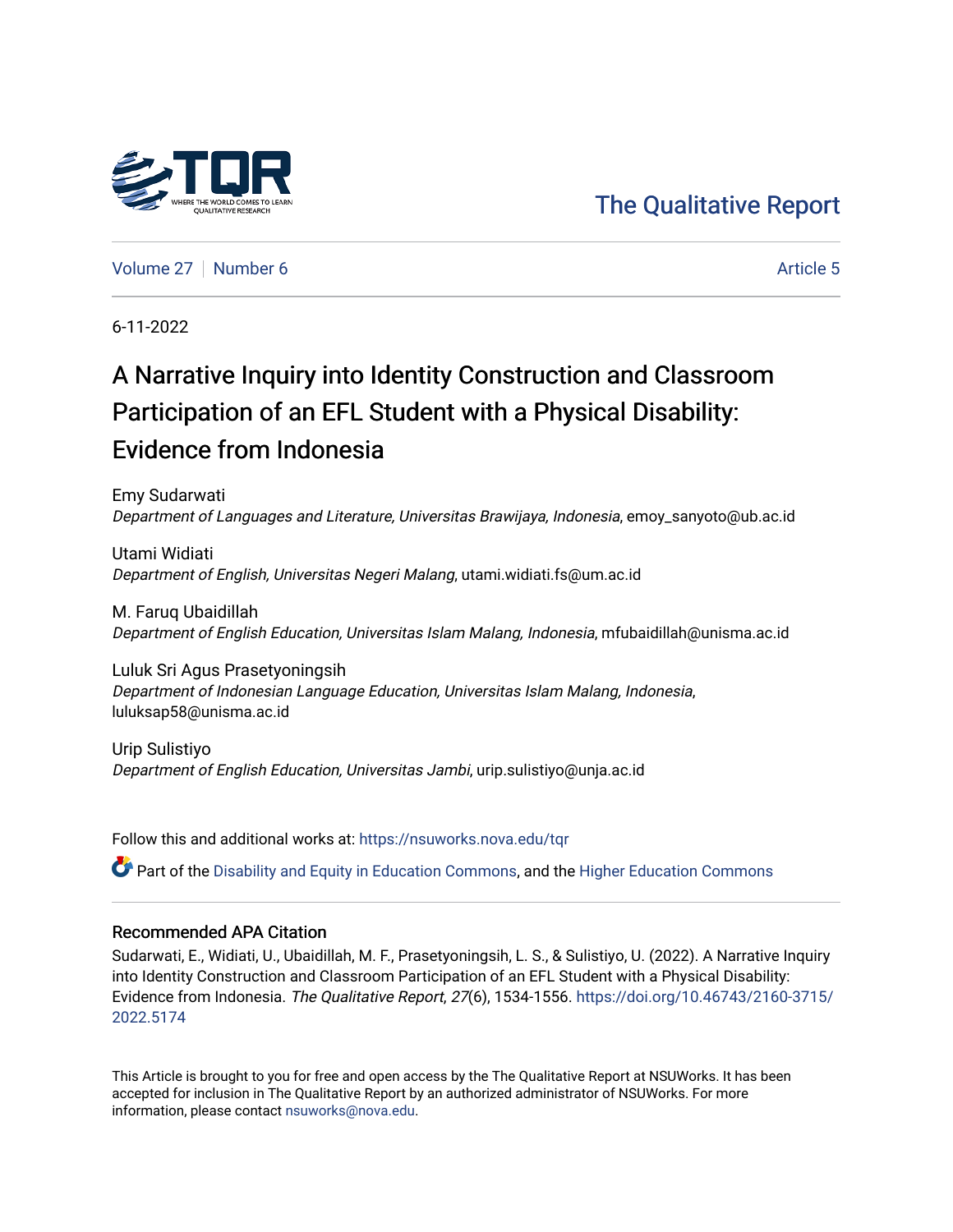# **Qualitative Research Graduate Certificate** Indulge in Culture Exclusively Online . 18 Credits

**LEARN MORE** 

### A Narrative Inquiry into Identity Construction and Classroom Participation of an EFL Student with a Physical Disability: Evidence from Indonesia

#### Abstract

While studies on English as a foreign language (EFL) students' identity construction and classroom participation in English language learning have been widely explored, there is a paucity of research addressing how EFL students with physical disabilities develop their identities within classroom participation. To fill this lacuna, the present narrative study looks into how an Indonesian female English student with a physical disability developed her identity through classroom participation and how her identity changed over time. The data were garnered through in-depth interviews and analyzed following Braun and Clarke's (2006) thematic analysis. The present study revealed that the participant negotiated her identity gradually in a complex classroom atmosphere through multiple stages: the orientation, the rising state, the shock, the adjustment, and identity development. In addition, the study also portrayed that the participant enacted continued and sustained identity changes for her self-survival amid imperfection into the escalation of competence geared from her site of struggle in the community of practice. Implications from the study's findings are discussed at the end of this paper.

#### Keywords

EFL student, identity construction and changes, physical disability, second/foreign language learning, situated learning

#### Creative Commons License



This work is licensed under a [Creative Commons Attribution-Noncommercial-Share Alike 4.0 International](https://creativecommons.org/licenses/by-nc-sa/4.0/)  [License](https://creativecommons.org/licenses/by-nc-sa/4.0/).

#### Acknowledgements

This study had no financial supports from any parties. We are heartily indebted to the participant in this study who had given time for the interview and shared feelings and experiences with us. We also want to thank all parties who supported us to conduct the research. Additionally, we would like to say many thanks to the reviewers and The Qualitative Report for giving us a chance for publishing our research article.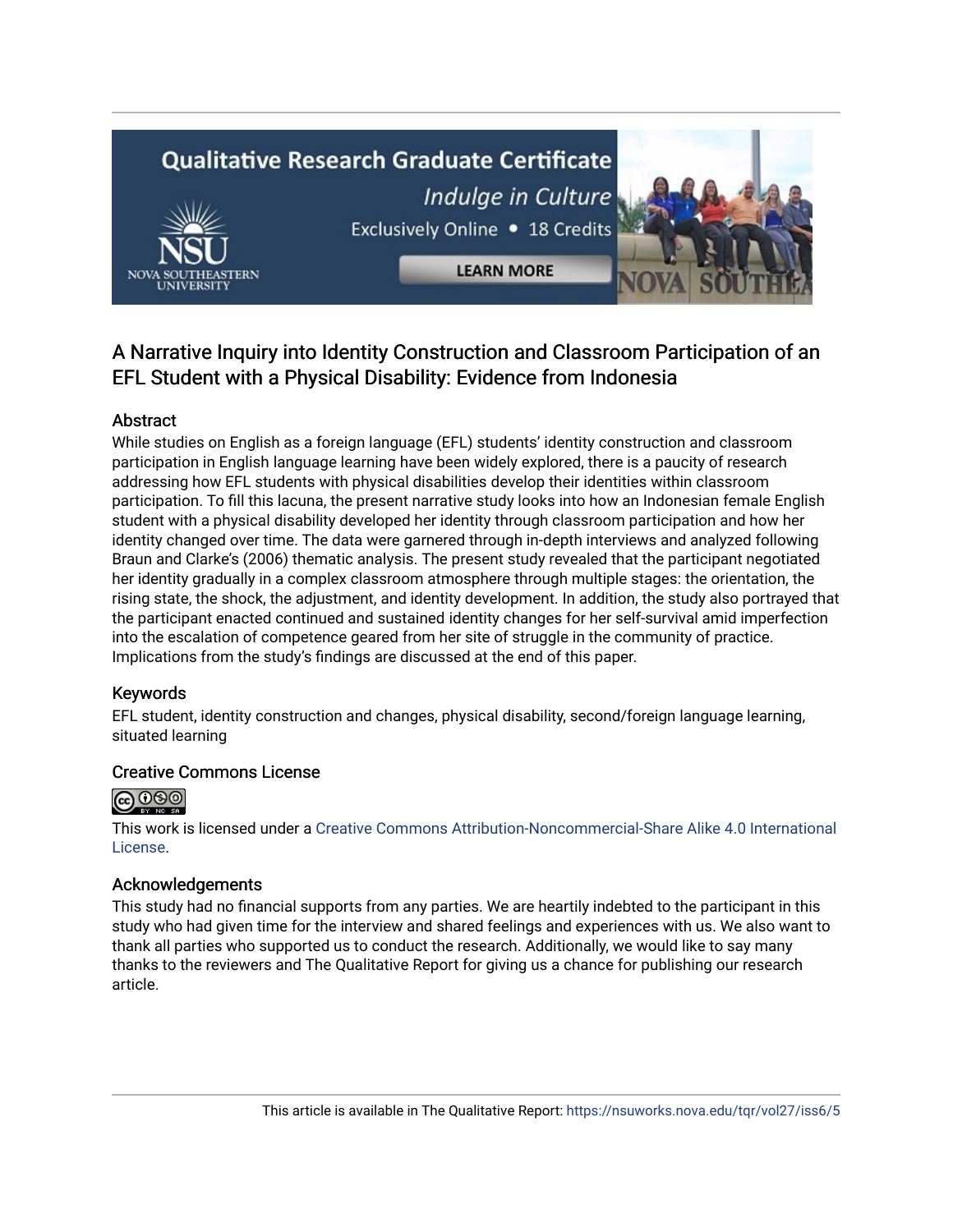

## **A Narrative Inquiry into Identity Construction and Classroom Participation of an EFL Student with a Physical Disability: Evidence from Indonesia**

Emy Sudarwati<sup>1, 2</sup>, Utami Widiati<sup>1</sup>, M. Faruq Ubaidillah<sup>3</sup>, Luluk Sri Agus Prasetyoningsih<sup>4</sup>, and Urip Sulistiyo<sup>5</sup> <sup>1</sup>Doctorate Program in English Language Teaching, Universitas Negeri Malang, Indonesia <sup>2</sup>Department of Languages and Literature, Universitas Brawijaya, Indonesia <sup>3</sup> Department of English Education, Universitas Islam Malang, Indonesia <sup>4</sup>Department of Indonesian Language Education, Universitas Islam Malang, Indonesia <sup>5</sup>Department of English Education, Universitas Jambi, Indonesia

While studies on English as a foreign language (EFL) students' identity construction and classroom participation in English language learning have been widely explored, there is a paucity of research addressing how EFL students with physical disabilities develop their identities within classroom participation. To fill this lacuna, the present narrative study looks into how an Indonesian female English student with a physical disability developed her identity through classroom participation and how her identity changed over time. The data were garnered through in-depth interviews and analyzed following Braun and Clarke's (2006) thematic analysis. The present study revealed that the participant negotiated her identity gradually in a complex classroom atmosphere through multiple stages: the orientation, the rising state, the shock, the adjustment, and identity development. In addition, the study also portrayed that the participant enacted continued and sustained identity changes for her self-survival amid imperfection into the escalation of competence geared from her site of struggle in the community of practice. Implications from the study's findings are discussed at the end of this paper.

*Keywords:* EFL student, identity construction and changes, physical disability, second/foreign language learning, situated learning

#### **Introduction**

"Because a man lacks the use of his eyes doesn't mean he lacks vision."

The quote from Stevie Wonder above appears to symbolize the voices of persons with disabilities. Their voices are so powerful that they can force the implementation of policies and initiatives that are successful in relieving the difficulties they face. Living with a disability, in reality, has both positive and negative implications. People with disabilities face discrimination and stigma in the form of attitudinal hurdles, negative labeling, and prejudices in their daily interactions with able-bodied counterparts (Rohwerder, 2018; Singh & Chopra, 2018). They may also be prevented from accessing equal rights and opportunities to access assistive technology (Barbareschi et al., 2021).

In response to disability stigma that is widely acknowledged, the UN Convention of Article 8 on the Rights of Persons with disabilities was finally established to combat disability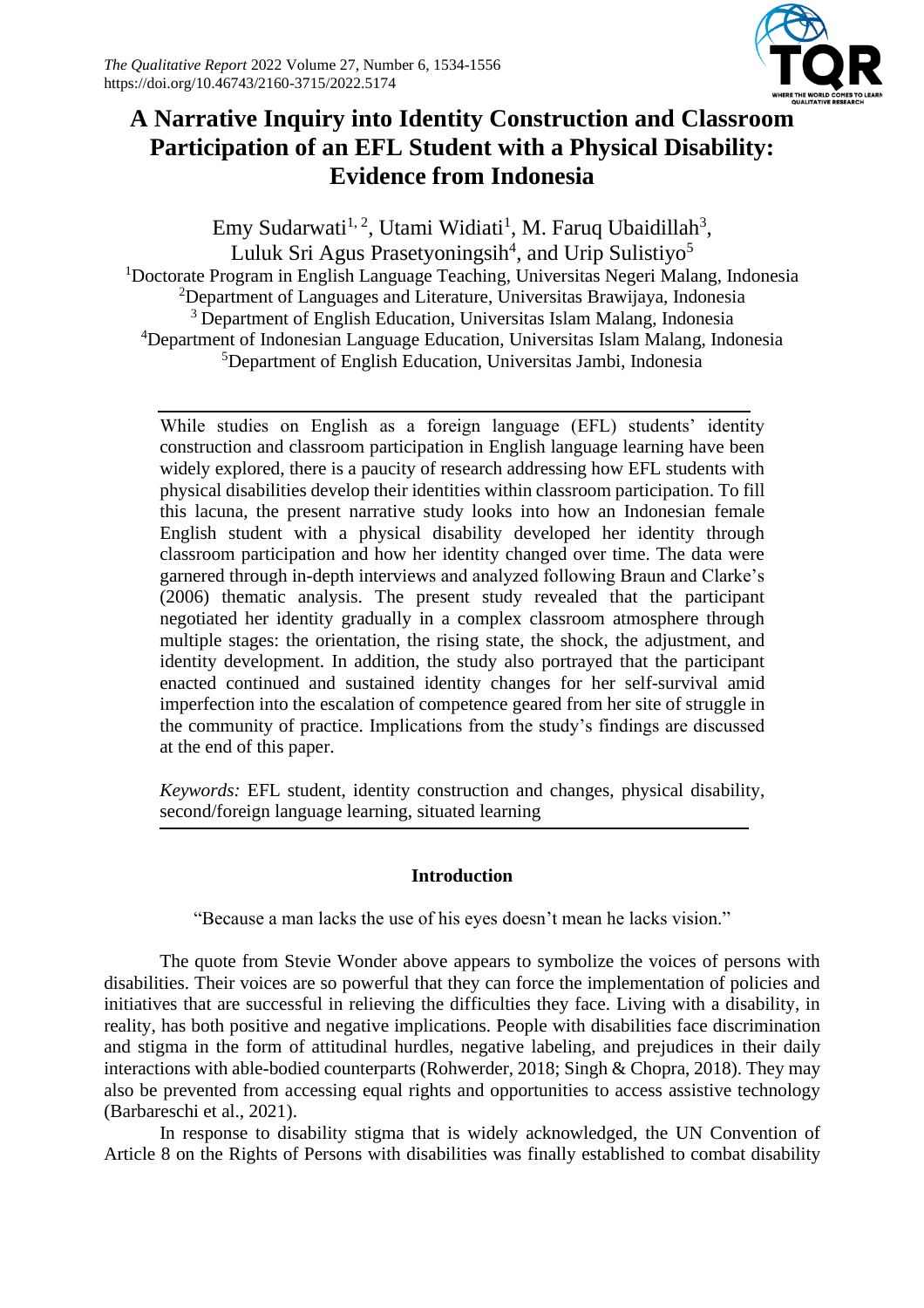stigma and ensure that all people with disabilities are treated with dignity and respect (Barbareschi et al., 2021). Further efforts in this area include campaigns, policies, and other initiatives to let the public know that people with disabilities have equal rights with people without disabilities. Furthermore, policies regarding rights for persons with disabilities are reinforced by governments around the world. In particular, policies on learning by students with disabilities have been enacted (see Braun & Naami, 2021; Price & Slee, 2021; Salmi & D'Addio, 2021). In the Indonesian context, specifically, the Ministry of Research, Technology, and Higher Education Regulation has issued regulations for students with disabilities (No. 46 of 2017) (Lintangsari & Emaliana, 2020). This legislation encourages Indonesian universities to welcome and serve students with disabilities by creating a Centre for Disability Service (CDS) in each institution. For example, a CDS has provided academic services such as sign language interpreters, volunteers for book digitization, accompaniers for the blind and wheel-chair users, and research and initiatives connected to inclusive education in Indonesia (Lintangsari & Emaliana, 2020). Such policies could provide beneficial practices for teaching students with disabilities in higher education contexts.

However, despite the negative stigma pointed out by other people toward disabled persons, there are many people with disabilities who embrace their limitations with grace because they no longer consider their disabilities to be a tragedy and they have come to realize that this is a part of their lives that they must live as best as they can. Several studies have shown that persons with disabilities can embrace their disabilities and strive to live effectively with their disabilities (see Cox et al. 2017; Papadimitriou, 2008; Parker & Yau, 2012; Saltes, 2013; Sheldon et al., 2011). Positive acceptance of disabilities is extremely crucial for people with disabilities to position themselves and their identities in this ever-changing world.

This sort of acceptance does not merely symbolize the willingness to accept the current condition but more respecting one's current condition by accepting oneself as a worthy person, despite having a disability (Kaur et al., 2015). People who can accept their disabilities will usually also have strong psychological resilience and this will be helpful for them to face life (Xia et al., 2014). They still feel they are worthy persons and strive to keep their existences recognizable. In other words, persons with disabilities also want their identities acknowledged by other people.

Identity for persons with disabilities is essential as it serves as a means of connecting themselves to the rest of the world (Van Lier, 2007). Individuals' identities are concerned with how they struggle in the situated contexts, which is in line with Norton (2000) who contends that the process of identity construction is "the site of struggles … multiple, and contradictory" (p. 127). Thus, identity is also seen as "a way of talking about how learning changes who we are and creates personal histories of becoming in the contexts of communities" (Wenger, 1998, p. 5). Moreover, learning transforms who we are and what we can do; it is an experience of identity as it is not just an accumulation of skills and information, but a process of becoming – to become a certain person or conversely, to avoid becoming a certain person (Wenger 1998, p. 215).

Empirically, education is a given context where students negotiate their identities through learning. Learning a new language can be one of the means with which to construct one's identity. It is in line with Norton (1997) who argued that language learners are constantly engaged in a continuous process of identity construction every time they speak. Moreover, it is believed that learning a new language is an overarching experience that involves the whole person: physically, cognitively, and emotionally. In this experience, language learners fluctuate between an understanding of themselves as speakers of their first language (L1) and their awareness of themselves as learners of a second language (L2), of how they "identify" themselves (Hatam & Sa, 2017). Therefore, it is believed that identity construction through language use is an ongoing, continuous, and dynamic process (Larsen-Freeman & Cameron, 2007). In the same way as their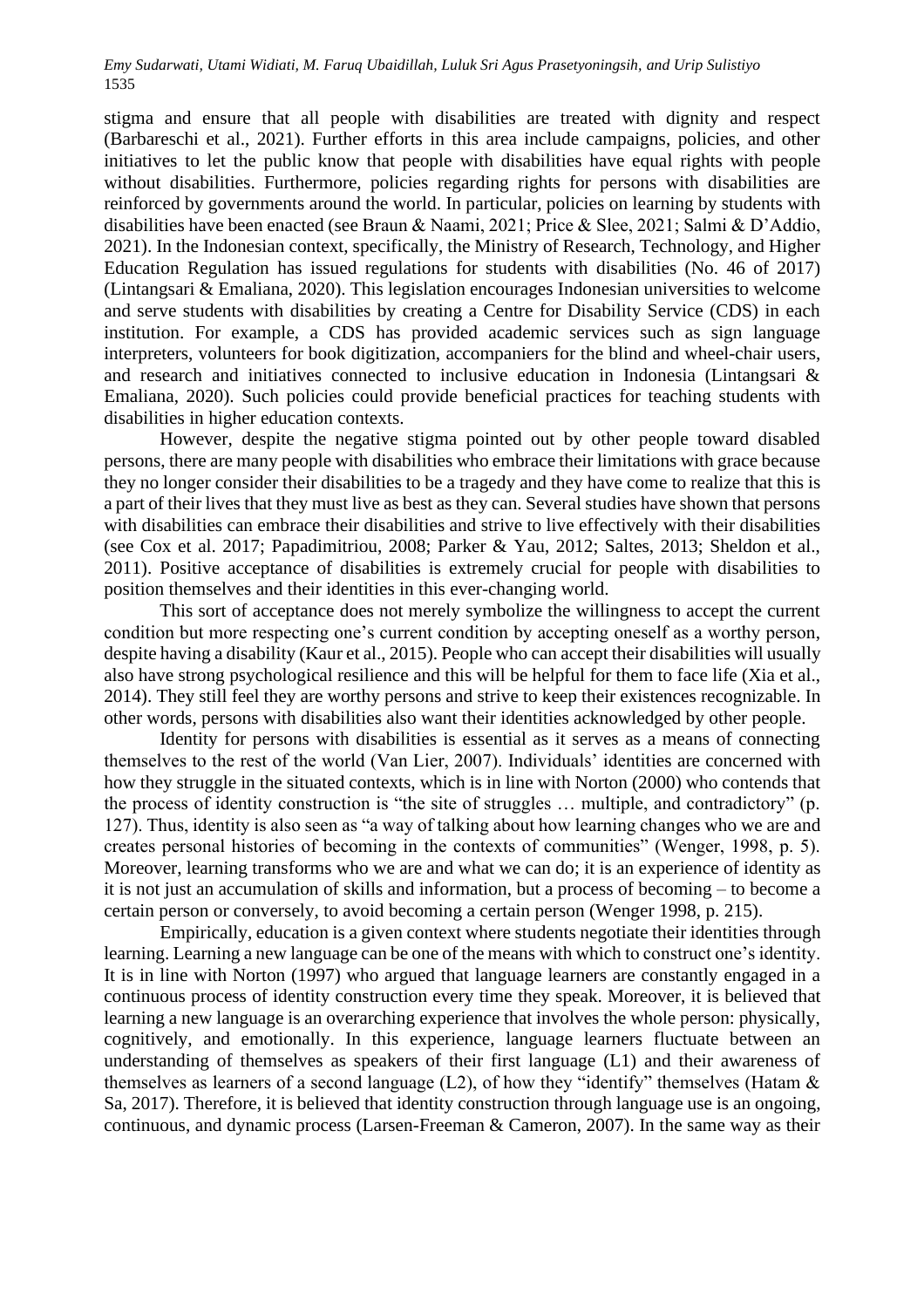normal counterparts, students with disabilities also experience classroom situations they can participate in and begin to develop their identities as competent language learners.

Access of rights to education for students with disabilities has been a contentious issue. The attention is directed toward giving disabled students the same access to all levels of education, equal to students with no disability. To emphasize, access to higher education became a subject of international human rights with the passage of the UN Convention on the Rights of Persons with Disabilities (United Nations, 2019). Article 24 of this convention mandates that educational institutions make reasonable adjustments, adaptations, and modifications for students with disabilities.

Research studies investigating the identity construction of persons with disabilities, particularly those dealing with physical disabilities, have been available in the literature (Dvir, 2015; Smith et al, 2016; Wickman, 2007). Despite a large body of research on persons with disabilities in relation to their surrounding contexts as members of a social group, the lived experiences of students with physical disabilities in constructing their identities through classroom participation have not received much attention. Moreover, research to date in the Indonesian setting has not looked into the identity construction and evolvement of English as a Foreign Language (EFL) students in relation to their classroom participation. Therefore, the current study aims to fill this void by analyzing the identity construction process and classroom participation of an Indonesian EFL student with a disability as seen via her personal lived experiences and how her identity changes over time. This study is greatly influenced by our experiences as lecturers who taught EFL students with physical disabilities. The present study was carried out using narrative inquiry. It was mainly based on the lived experiences of an Indonesian EFL student with a physical disability. This issue has remained underexplored in L2 literature; their efforts in learning the language are worth investigating, for research results regarding this issue will definitely widen readers' perspectives on how self-belief, selfacceptance, self-confidence, and person's classroom participation will eventually contribute significantly to the development of identity construction of a person which later can inspire others positively.

#### **Literature Review**

The present study was situated in an EFL context in Indonesia to uncover how an EFL student with a physical disability developed her identity through classroom participation and explore how her identity changed over time. In so doing, we employed Norton's (2000) analytics of identity in a poststructuralist view and Lave and Wenger's (1991) situated learning theory that focuses on the community of practice.

#### **Identity from a Poststructuralist View**

Identity has been regarded as an important issue in understanding learners' L2 learning experiences in a given context and classroom condition (Norton, 2000; Ubaidillah & Widiati, 2021). Through this lens, a learner's relationship with the social world can be well understood. Theoretically, identity denotes "how a person understands his or her relationship to the world, how that relationship is constructed across time and space, and how the person understands possibilities for the future" (Norton, 2000, p. 5). Therefore, identity is important in shaping the participation of individuals in a community (Wenger, 1998). Participation of learners in a community is not merely taking place in a new cultural setting but is also part of the personal struggle on the part of learners to reconstruct themselves (Pavlenko & Lantolf, 2000). Based on this perspective, understanding identity is an integral component to be considered by language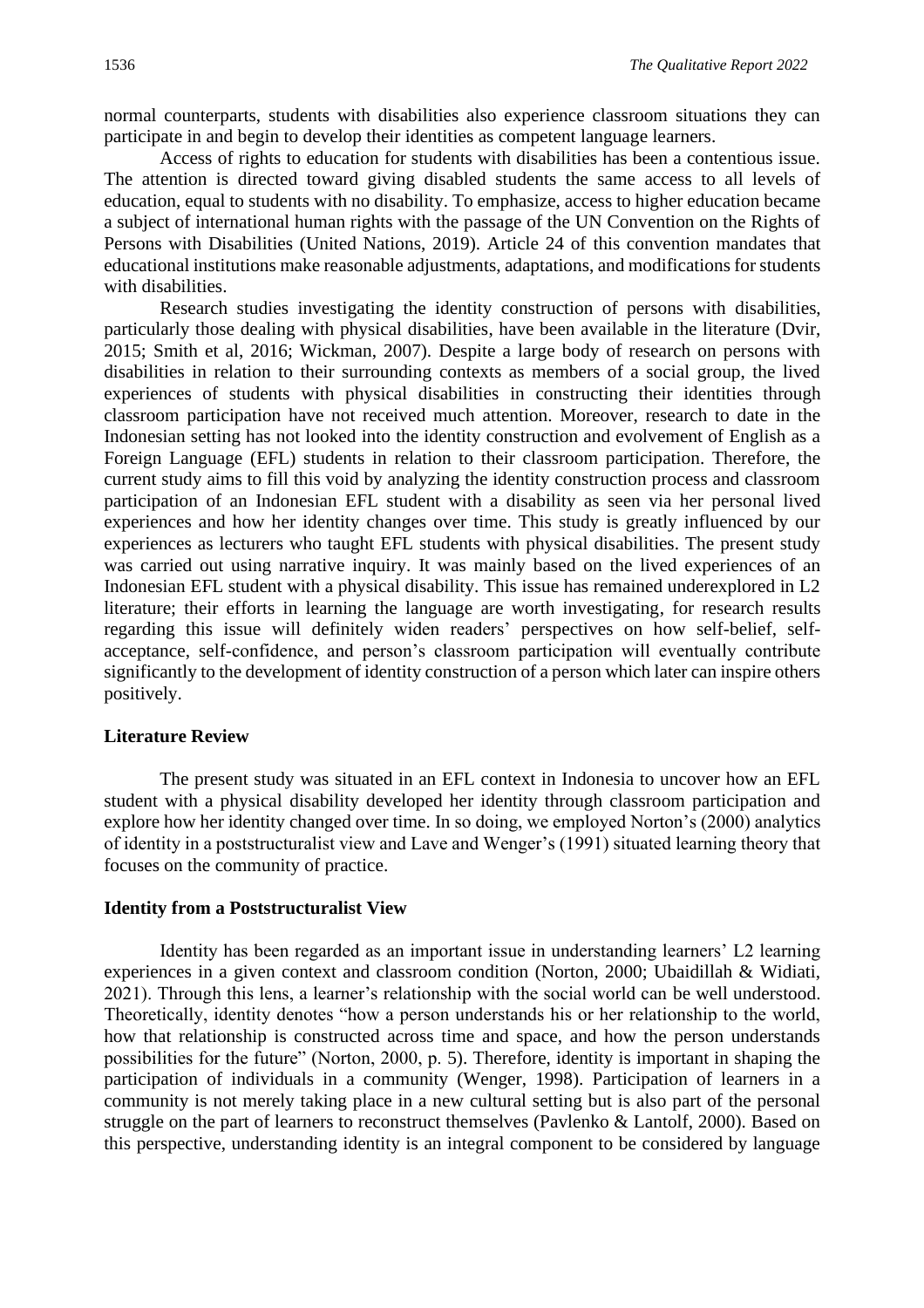researchers in their general quests to understand language learners' participation in using the target language in a community. Identity is thus one of the most essential factors in determining whether a person with a disability can live a normal life. Persons with disabilities should learn how to accept their condition amid their typical counterparts as part of the self-acceptance process (Mueller, 2021; Szumski et al., 2020).

#### **Situated Learning Theory**

From a situated learning perspective, second/foreign language learning is considered a social process by which learners attempt to gradually participate in the learning process and move from a peripheral to a legitimate position. In this regard, the learning takes place as processes of legitimate peripheral participation and interactions with senior members (old-timers) in order to negotiate membership and competence in a given community of practice (Lave & Wenger, 1991). In this community of practice, learners' participation entails a process of identity construction and "gaining access to sources for understanding through growing involvement" (p. 37). Classroom participation has been viewed as a site of student struggle enacted through multiple efforts in learning discourses (Lave & Wenger, 1991). In the current study, we were curious about observing how Nana, our research participant, developed her identity as an EFL student with a physical disability at the university through her classroom participation and how her identity changed over time.

#### **Previous Studies**

Several studies have sought to document the efforts made to assist people with disabilities in becoming well engaged in learning. So far, the majority of what is accessible in the literature focuses solely on the efforts of past scholars in addressing the difficulties of how learners with disabilities might learn English better by providing various approaches (Astri & Wahab, 2019; Cheng & Beigi, 2011; Kamali Arslantas et al., 2021; Lintangsari & Emaliana, 2020). For example, Cheng and Beigi (2011) analyzed data using content analysis whether students with disabilities have been depicted in Iranian EFL secondary and high school textbooks. The findings show the importance of presenting textbook materials discussing the existence of students with disabilities. The efforts to present several contexts related to learners with disabilities will also help non-disabled children to understand that their environments do not only consist of nondisabled peers. It later results in the awareness of the condition and stronger support given to disabled friends.

By creating, producing, and assessing the instructional efficiency of a web-based English vocabulary drill program built for visually impaired middle school students under the development and process methodology, Kamali Arslantas et al. (2021) showed how technology may aid visually impaired kids in learning. The findings revealed that pupils made significant progress on the vocabulary exams and maintained their performance following the study. The findings also showcased that teacher support and motivation in vocabulary learning help improve students' academic performances.

Research conducted in the Indonesian context using a pre-experimental design by Astri and Wahab (2019) also showcased how a Total Physical Response (TPR) method can be used to help students with disabilities in learning English vocabulary. TPR is a language teaching method that combines body movement and language use (Widodo, 2005). After being treated using the TPR method, students' vocabularies improved significantly.

In Lintangsari and Emaliana's (2020) case study research, the government is expected to provide training for EFL teachers on how they could teach students with disabilities effectively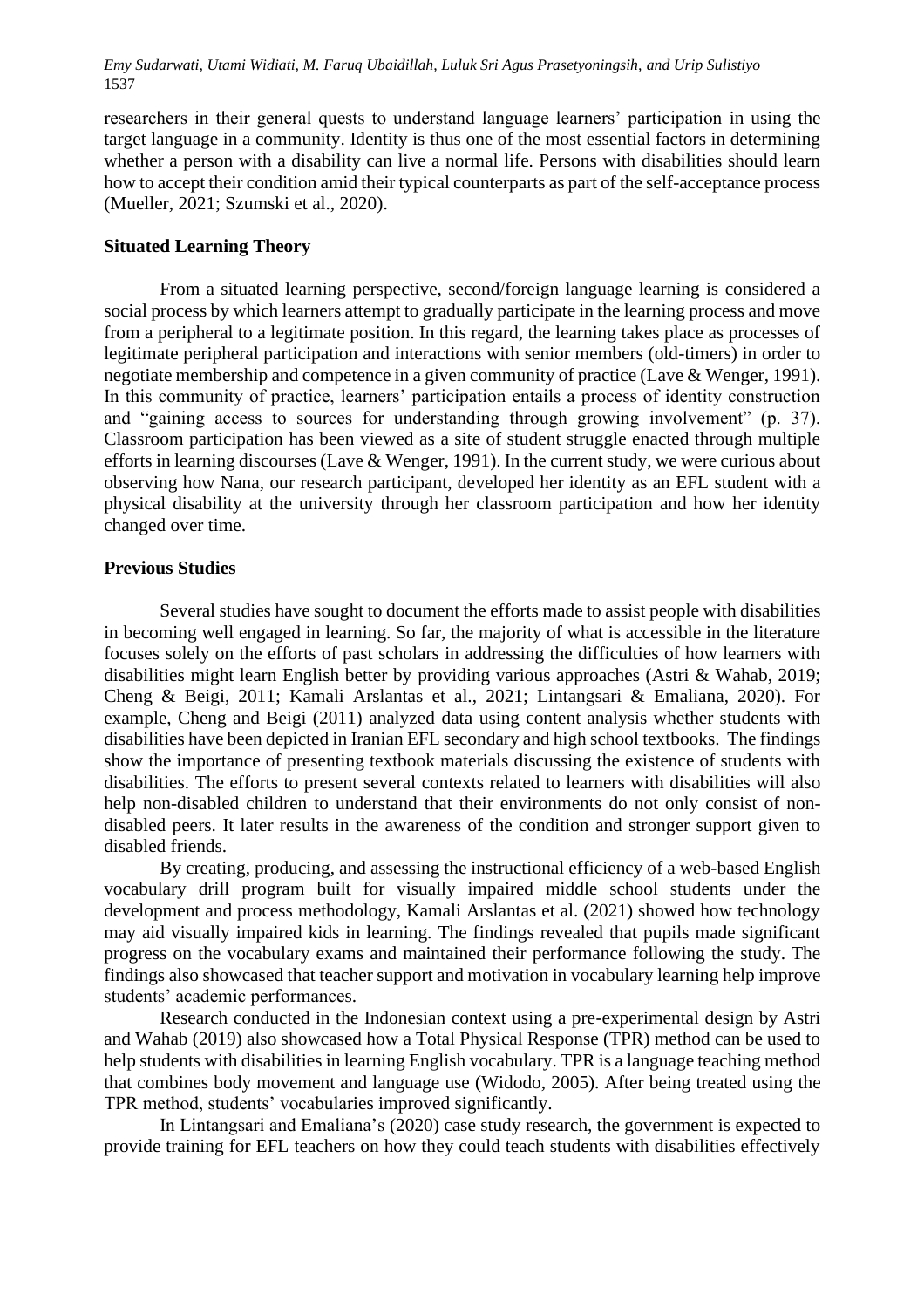using Universal Design for Learning (UDL) and Differentiated Instruction (DI) as a framework of teaching.

To the best of our knowledge, none of the research accessible in the literature addresses the issue of identity construction and classroom participation enacted by people with disabilities in relation to EFL learning. Thus far, the identity formation of people with disabilities has primarily been examined through their lived experiences with identity and employment (Cunnah, 2015; Enoch et al., 2016), identity and self-concept (Islam, 2008; Sheldon et al., 2011), and identity and sexuality (Parker & Yau, 2012; Payne et al., 2016; Wheeler, 2007).

From this study, we hope to contribute to the enactment of the identity of EFL learners with physical disabilities in Indonesia and how they can be better treated during classroom activities. This study is essential for teachers to enact effective teaching with disabled students in their classrooms. The policymakers should also benefit from this study as they are expected to provide practical training for teachers on treating students with disabilities and issue policies that support learning by these students.

#### **Research Questions**

The present study addresses two research questions:

- 1. How did the participant with a physical disability develop her identity while participating in the classroom activities?
- 2. How did the participant's identity as an EFL student with a physical disability evolve over time as she participated in the classroom?

#### **Researcher Positionality**

It is essential in qualitative research that researchers "explicitly identify their biases, values, and personal interests about their research topic, process, and access to the participants" (Creswell, 2002, p. 184). The principal investigator in this study is a faculty member at the Department of Languages andtheme Literature, Brawijaya University, in Malang, Indonesia. She is currently undertaking a doctorate degree in English Language Teaching at the State University of Malang, Indonesia. She has been involved for several years in second language learning with students with physical disabilities in a university context. The second author is a professor in the Department of English, State University of Malang. Most of her research publications employ a qualitative paradigm; thus, she helped with the conceptualization of our project using the qualitative lens. The third author holds a Master's degree in English Language Teaching from the University of Islam Malang, Indonesia, and is currently doing PhD research in the Department of Language Education Science, State University of Yogyakarta, Indonesia. He is also a junior lecturer in the Department of English Education, University of Islam Malang, Indonesia. He is experienced in using narrative inquiry as a methodology in language teaching and learning research. The fourth author in this study is an associate professor in the Department of Indonesian Language Education, University of Islam Malang, Indonesia. She has been engaged for more than 20 years in research with students with physical disabilities in Indonesia. The last author is also an associate professor in the Department of English Education, Jambi University, Indonesia. He has published papers in narrative inquiry and other qualitative designs, including papers that have appeared in The Qualitative Report.

The five authors in this study were involved with the current project as researchers, but their roles were different. The first author collected the data by interviewing the participant. The second author helped with the methodology during the research enactment by suggesting steps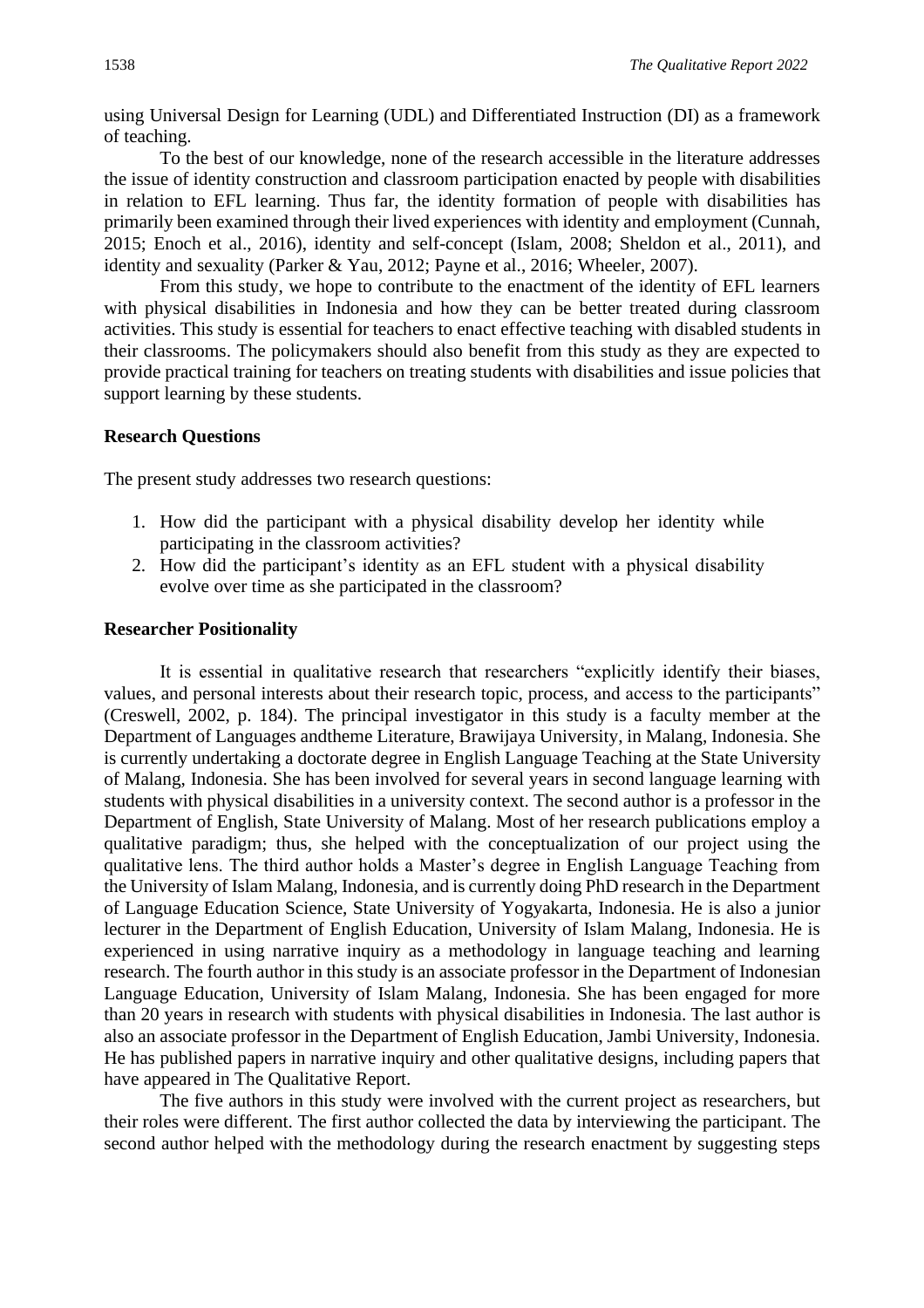of data collection and analysis and how those data were encoded into specific themes following Braun and Clarke's (2006) thematic analysis. The third author checked the final manuscript for its meaningful presentations, including participants' extracts and the themed findings. The fourth author looked at the theoretical bases of disability and previous studies reviewed for the present study. Lastly, the fifth author wrote up the findings and discussion sections.

#### **Method**

#### **Design**

The primary goal of this project is to conduct a narrative inquiry (Clandinin & Connelly, 2000; Connelly & Clandinin, 2006) in which we collected narrative data from an EFL student with a physical disability in a public university in Malang, East Java, Indonesia. This design is situated within the view that "human beings both live and tell stories about their living" (Clandinin, 2006, p. 44). For this reason, a narrative inquiry approach is considered appropriate for the study. We recognize that narrative inquiry is subjective, but it reflects the intricacies of meanings inherent within the stories that constitute an in-depth investigation of data. This methodology allowed us to analyze the participant's development of identity through her lived experiences of learning and using English, which was impacted and informed by social, cultural, and political discourses in the study's context (Pavlenko & Lantolf, 2000). We decided to recruit one participant for this study as we were aiming at having an in-depth exploration of the meanings people assign to their experiences.

#### **Research Context**

The present study was situated in the English department of a public university in Malang, East Java, Indonesia, which primarily focuses on a single participant's identity construction and classroom participation as an undergraduate student in the EFL classroom. The university has a Center of Disability Studies (CDS) for students with disabilities who wish to broaden their knowledge about teaching English as a foreign language in the region. This center is currently managing nearly 200 students with disabilities who enroll as undergraduate students in the university to obtain academic degrees for future lives.

#### **Participant's Profile**

Nana comes from a low-income family and lives below the poverty line. She is the eldest of three siblings, her father works as a scavenger, and her mother is a housewife. She is the only child with physical restrictions; she has difficulties with moving and wears prosthetic legs. She also was born without fingers.

Nana successfully completed her official education up to the high school level in her homeland, and she pursued an undergraduate degree at a public university in Malang, East Java, Indonesia through the *bidikmisi* scholarship. Nana traveled to Malang with the scholarship funding to cover her daily requirements and continue her education. Nana is the first author's student in the English reading classes. In the seventh semester, Nana took her undergraduate thesis and the first author was her supervisor. In other words, the first author had already been with her in two reading classes she took in the previous semester and during the undergraduate thesis completion. The efforts she showed during her time as an English department student along with her life experiences triggered us to recruit her as a participant in this study. Thus, the identity construction of Nana with her physical disability during her classroom participation is worth investigating.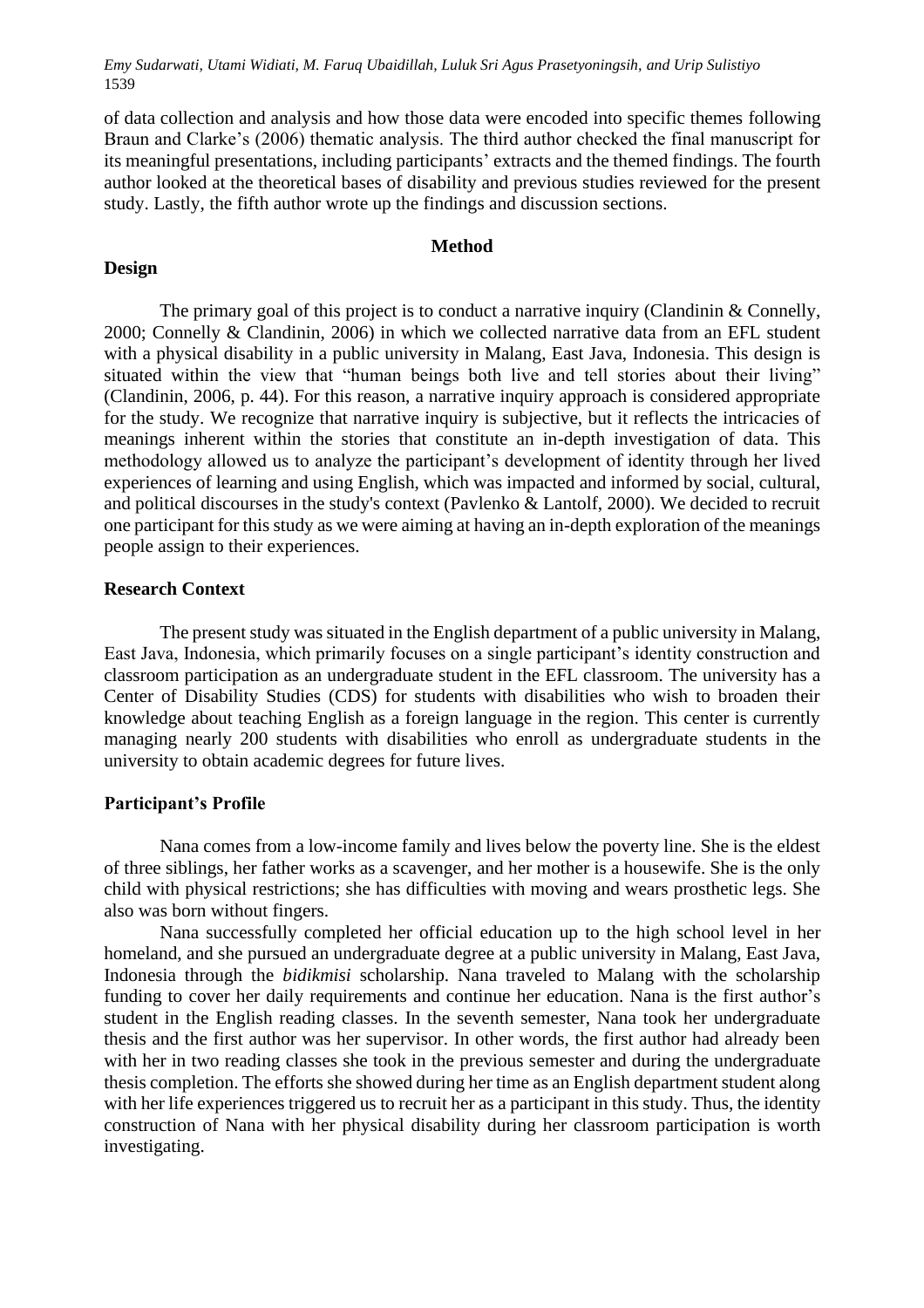Nana and the first author of this study first met in 2016. Nana attended the first author's reading class. She talked about her struggles as an EFL student at the English department and how the government eventually sponsored her studies through the *bidikmisi* scholarship, despite her restricted physical capabilities and low economic status. She was overjoyed – her ambition of attending university had come true. She described how she battled to thrive in an atmosphere that is very different from her homeland of Banyuwangi, an eastern part of East Java Province. Fortunately, she received a lot of assistance from the Center of Disability Service (CDS) at the university. It has been extremely beneficial in assisting her, especially during her early years in Malang. She began to adjust to university life, which was considerably different from what she had in Senior High School. She was also assisted in locating a boarding place not far from the university, allowing her easy access to campus.

Nana is a pleasant and lively learner who, despite her limits, continued to study at an undergraduate level. She has enacted efforts and struggles to participate and engage in classroom learning. Such an effort allowed her to attain membership in the classroom together with her senior friends who are not in disabled conditions. Her identity construction is very much affected by her unending effort to strive through her limitation during her study. At the time when the study was conducted, Nana was the first author's undergraduate thesis supervisee. She has recently graduated from the university and has worked in one of the government's state institutions. In the present study, we invited Nana to participate voluntarily via WhatsApp and email communications. This recruitment method involved a convenient sampling as the participant is the first author's student. Thus, access to the participant was easily attained (Saumure & Given, 2008).

#### **Data Collection**

In collecting the data, we employed in-depth interviews to elicit the participant's lived experiences (Yulianti & Mukminin, 2021). In this regard, we conducted multiple in-depth interviews via WhatsApp voice notes over a period of two months,from July to August 2021. The interview method was chosen due to the COVID-19 pandemic which had affected the participant's willingness to gather in common physical locations. The interviews were conducted using the participant's national language (Indonesian language). In other words, we permitted her to tell the story using Indonesian language in order for the participant to express her feelings without language hindrances. The interviews were done three times and lasted around 45 minutes to one hour each. We also sent messages to the participant to clarify any vague and unclear statements she shared in the voice note interview sessions. After gathering the data, we transcribed the voice note interviews for the analysis step.

In the interview sessions, the participant was asked about her lived experience regarding her developing identity in the classroom activities and how her identity as an EFL student with a physical disability evolved over time. The interview questions were developed in accordance with Norton's (2000) identity notion and Lave and Wenger's (1991) situated learning theory. For instance, some questions (i.e., how do you see yourself and the environment around you?; how did you choose to learn English for your academic degree?; how do you view yourself in the future?) were aligned with identity notion and other questions (i.e., how did you participate in the classroom activities?; what difficulties did you encounter in the classroom activities?; how did you cope with those difficulties?) correspond to the situated learning theory. The questions addressed in the interview sessions were the following:

- 1) How do you see yourself and the environment around you?
- 2) How did you choose to learn English for your academic degree?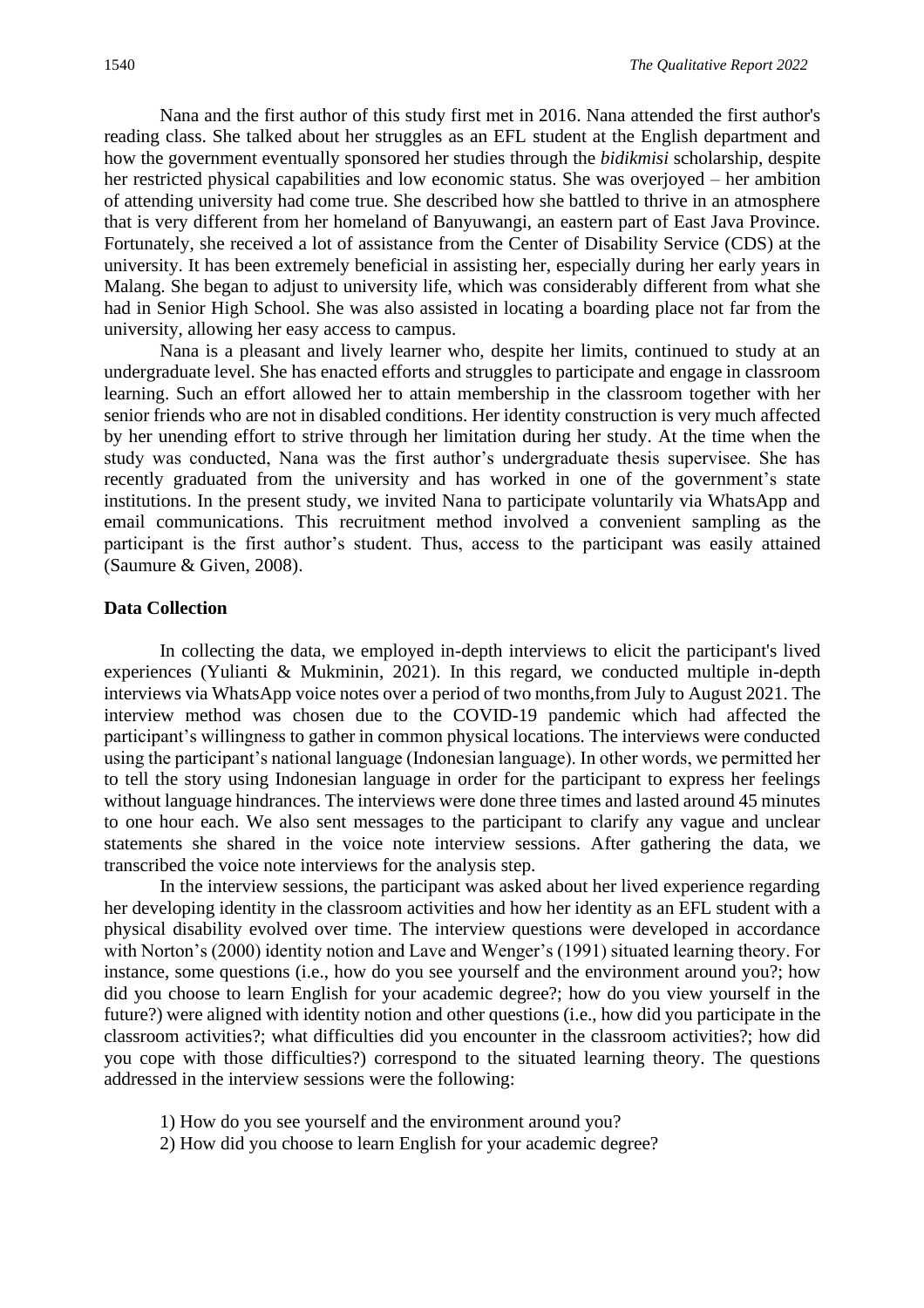- 3) How did you participate in the classroom activities?
- 4) What difficulties did you encounter in the classroom activities?
- 5) How did you cope with those difficulties?
- 6) How do you view yourself in the future?

#### **Data Analysis**

Data for the study were analyzed using Braun and Clarke's (2006) six thematic analysis steps. First, all authors attempted to commence with the data thoroughly by familiarizing ourselves with the participant's voice notes by listening to the recordings several times. This means closely listening and re-listening to the data as a whole and subsequently highlighting the participants' significant narratives (e.g., "*Never have in my life I regretted my condition, my family life, for I believe this is the life that I have to go through to make me stronger enough to be called a human being.*"). Second, we transcribed the recordings and read the interview transcripts multiple times to have a comprehensive understanding of the shared stories. Through this method, we could do "an interpretive act" (Bailey, 2008, p. 130). Third, we read the interview transcripts at least three times as Braun and Clarke (2006) suggest that "it is ideal to read through the entire data set at least once before you begin your coding, as ideas and identification of possible patterns will be shaped as you read through" (p. 87). In this phase, formal coding was achieved. Fourth, when we read and re-read all the transcripts multiple times, we marked any instances of what the participants said about the English language learning experiences in the classroom. We marked them up with different colored pens or used highlighters to indicate both potentially tacit or implicit notions from the stories. Fifth, after all data were initially coded and collated, we then documented a long list of the different codes identified across the data set and re-focused "the analysis at the broader level of themes, rather than codes, involves sorting the different codes into potential themes and collating all the relevant coded data extracts within the identified themes" (Braun & Clarke, 2006, p. 89). Lastly, we concluded the codes into themes: the orientation, the rising state, the shock, the adjustment, and identity development (Braun & Clarke, 2006).

Our themes, *the orientation, the rising state, the shock, the adjustment, and identity development,* are inclusive of our stance from situated learning theory as the themes represent the legitimate peripheral participation of a newcomer, Nana, for the first time in the classroom, to be accepted in the learning community by the old-timers. In the *orientation* phase, the participant portrayed herself positively as a disabled student. In the *rising* phase, the participant was immersed in a new environment; that is, her university, and found challenges as a disabled student. In the *shock* phase, the participant faced serious challenges as a disabled student in terms of her social interactions with friends and classroom participation. In the *adjustment* phase, the participant began to adjust her disabled condition to the learning community and moved to be accepted from peripheral to full participation in the class. Lastly, in the *identity development* phase, the participant, after a series of her experiences from beginning to the end, has developed her identity gradually within the classroom participant, indicated by her being accepted fully in the community and her understanding that physical disability does not ruin her ability to be a successful EFL student in the department.

#### **Trustworthiness of the Study**

In order to ensure the trustworthiness of the study, we employed member checking (Merriam, 1998) in the process of data verification. This was done in the following steps: first, we invited the participant to review, comment, and provide suggestions on the data. Second, we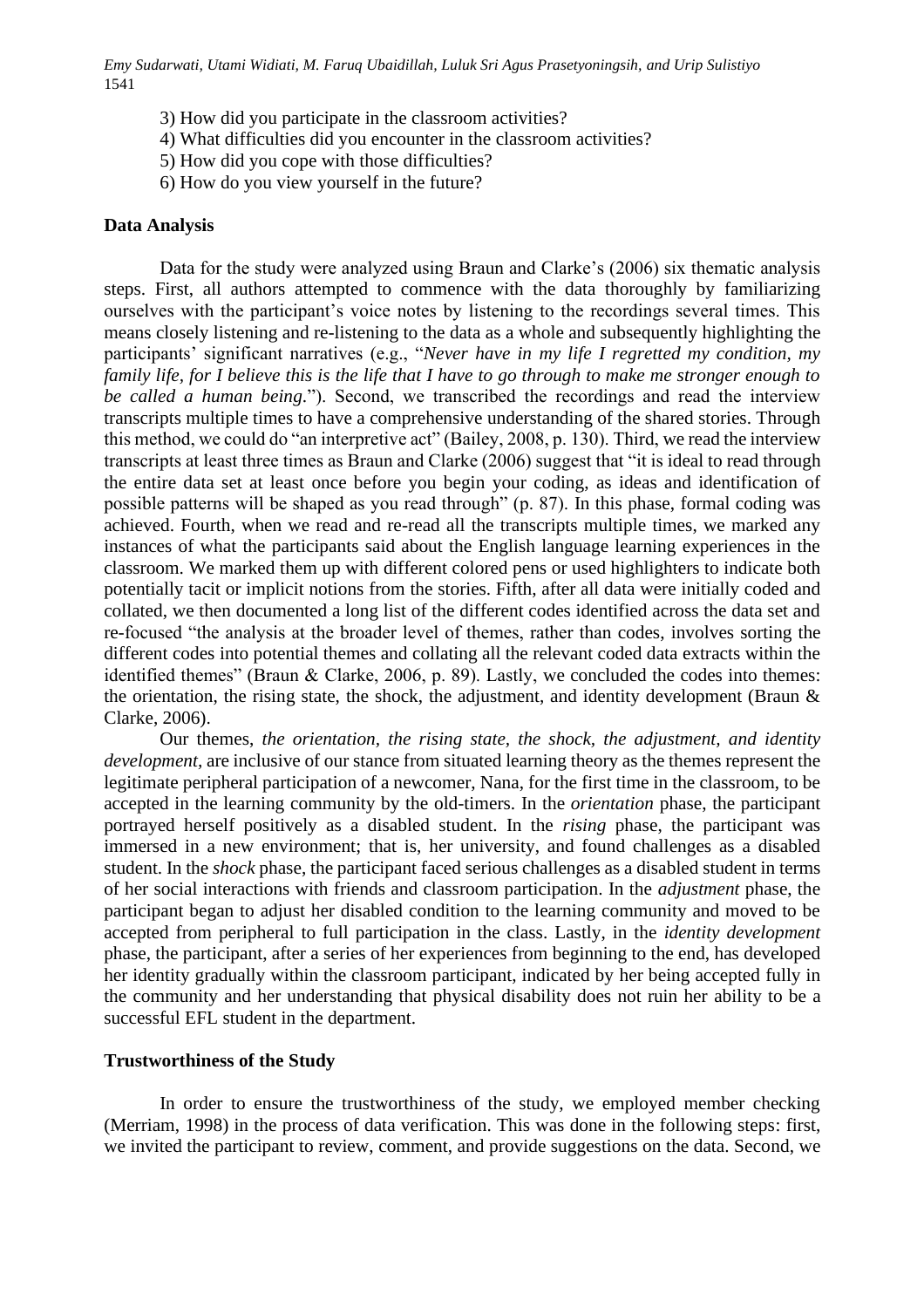provided rich and thick descriptions related to the findings (Merriam, 1998; Yulianti & Mukminin, 2021). Third, we asked the fourth author who is also a lecturer and researcher in disability studies to check the final manuscript in order to confirm the flow and meaningbuilding. In this phase, the fourth author checked the suitability of the theoretical foundation underlying disability and how this theory suits the participant's flow of stories which later can be connected through the construction of participant's identity. In addition, the previous studies were also checked to ensure that the studies used are relevant to the present study.

#### **Ethical Considerations**

To address the research ethics, we provided a consent form for Nana to sign, indicating her agreement to have all the data published. We also ensured that the participant understood the purpose of the study and that ethical clearance was maintained in which the participant's rights during participation are well treated. It was essential to protect the privacy and confidentiality of the participant in the study. As Nana was willing to participate in the study, she was required to fill out and sign the informed consent form, declaring that she understood and wanted to get involved in the study. We handed her a consent form and explained our research objectives as well as the benefits that others would gain from reading the article. She consented to be the participant, and we made an agreement, that is, keeping all data confidential by choosing a pseudonym, Nana.

Although other universities worldwide may require an Institutional Review Board (IRB) for research projects with humans, the present study did not attain such an IRB from our university because researchers are not required to obtain the review from the ethics commissions. Thus, an informed consent form was sent to the participant. This was used as a signal that we pay attention to the issue of ethics in doing narrative inquiry with humans (Labov & Waletsky, 2003).

#### **Findings**

The present study inquired about how Nana developed her identity in her learning communities, which showed different realities, facts, and experiences. As a result, in this investigation, we revealed five themes based on Nana's stories: the orientation, the rising state, the shock, the adjustment, and identity development. Such themes are aligned with identity theory in the case that the participant enacted efforts to understand herself as an EFL student with a physical disability and situated learning theory by which the participant gradually experienced changes in the community of practice.

#### **The Orientation**

Under the idea of the self-portrait concept, we came up with the idea of viewing Nana not only as a self-representation but also how she constructed her self-portrait over time (Gorichanaz, 2019). Besides this idea, her personal and social interaction and the place where she was brought up also contributed to her development of identity.

Nana was an independent girl who had been accustomed to living simply since she was a child because her family was not financially prosperous. Growing up in a humble family with three siblings had taught her many lived experiences which later developed her strong intention for the efforts she could put in later in life to improve her family's living standard. Despite the fact that she was the only one with physical disabilities, she had never regretted her birth. Her way of valuing life and what God had given to her has led her to accept her fate gracefully and thus developed her strong personality. Such a positive feeling led her to participate actively in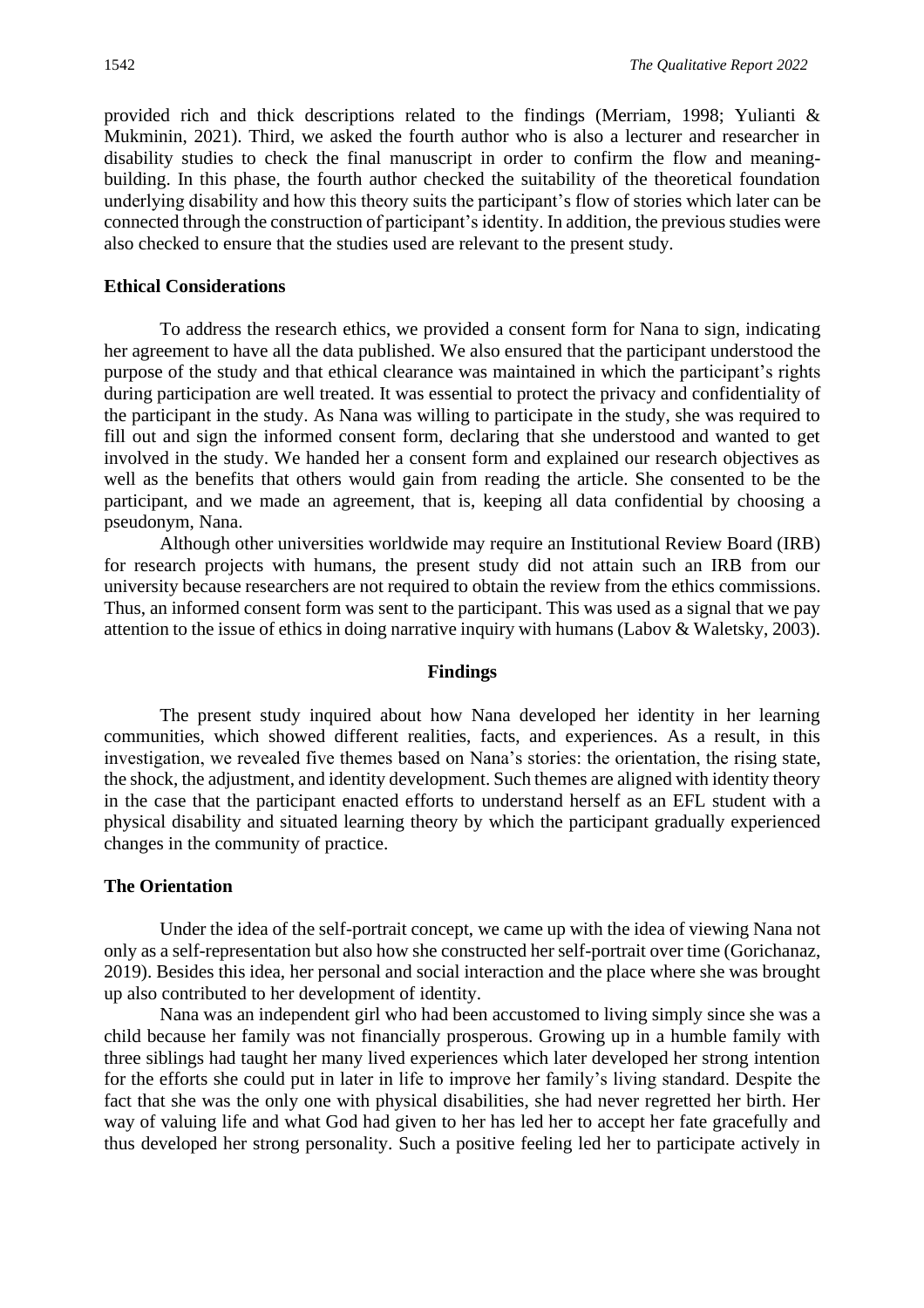classroom activities with her peers. Nana was also never bullied by her friends or her community members. This was assuredly caused by her acceptance and the self-value she held. In addition, it also affected her educational experience which was comparable to that of her peers. Nana's positive self-perception had been a point for her to obtain scholarships and attend formal schooling. Her endeavor to manage her desire of becoming someone who can transform the family situation was such a blessing for her because she rarely felt down for her shortcomings. She had no negative feelings about herself as she had full awareness that what she was now was her best version given by God. Fortunately, she had no feelings of inferiority as a student with a physical disability. This was likely one of the reasons she was able to complete her studies well.

Never have in my life I regretted my condition, my family life, for I believe this is the life that I have to go through to make me stronger enough to be called a human being. I think God will never be wrong for choosing me to be the impaired one as I believe God must have a purpose which I need to reveal later in my life when I finally say "oh this is what God means" well, I think maybe because I have a very supportive family and relatives and my surrounding is also so kindhearted as they never look at me with one eye [she smiled].

Her parents and family supported her schooling, and they never said anything that made her upset. Nana noted that her family members were very important to her as a young university student, and even as she graduated from the English literature study program, that positive attitude has stayed with her to this day.

They never said anything negative about my physical state, which eventually encouraged me to follow my desire. For some reasons, I've always thought positively about my illness since I was a child; perhaps it's due to the family factor.

Nana became interested in language acquisition when she was in kindergarten. As a form of local content, English was introduced. She was fascinated by English since she discovered that the way it is written differs greatly from the way it should sound. She told us that she routinely mispronounced words and thought it was hilarious. She continued to adore English, in particular. She fantasized about mastering English as she thought that the English language was a ticket to becoming a successful woman later in life; she was enamored with the phrase, "conquer the world," with language, and with English as it is the international language. Her desire to travel abroad and contribute to the family's economic well-being became her top focus. In addition to English, her favorite subject was the Japanese language. She was originally undecided between English and Japanese for her university level, but after some thought, she opted for English.

I am really interested in foreign languages, and my favorite subjects are Japanese and English. Since kindergarten, there have been many English songs with the same tone as Indonesian songs, and I loved them so much that they continued ringing in my head. They say that if you can speak English, you can go abroad if you want to. Because I was so thrilled with the two languages when I was in high school, I eventually chose a language major. However, I was undecided on which degree to pursue. However, after speaking with a counselling teacher, I decided on English because it offers more work options. To be honest, one of my college ambitions is to help my family's economics. Thank God for the *bidikmisi* scholarship, which covers my schooling and living expenses in Malang.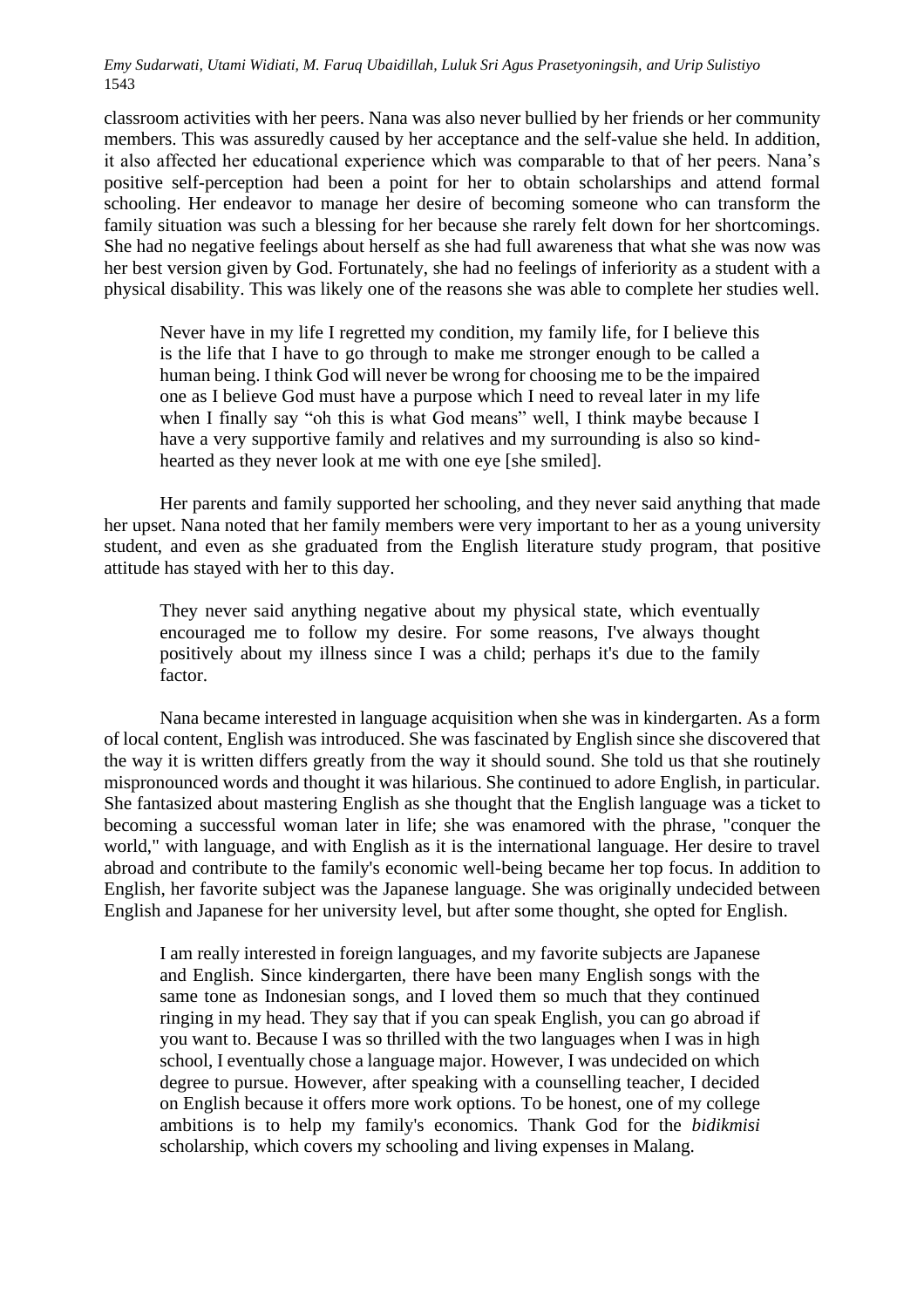She told us that her family was incredibly proud to have her as a university student. They never thought that it was going to be real. Nana decided to pursue her study at a public university and began to start a new independent life far away from her family and relatives. It was not easy, but she somehow kept going through this journey enthusiastically.

#### **The Rising State**

Nana's first year in Malang was difficult because she had to deal with constraints on her own. Her parents were in Malang for her first few days, but they quickly left due to financial constraints. She was greatly assisted by the university's Disability Center, known as PSLD, in finding an affordable and accessible boarding house that did not require her to walk quite far, despite the fact that it is still considered an effort for students with a physical disability like her. She rapidly became acquainted with several PSLD students and mentors on campus who were quite helpful to her. She confirmed:

PSLD was very helpful in my first years in Malang. In addition to the support, PSLD staff also provided support for study scholarships and daily needs which of course really helped me while in Malang. This institution is really needed by students with special needs like me.

Nana had a lot to say about her first days in Malang as an EFL student. She went through what is known as "the ups and downs," one of which left her in despair. The following lines described the stages she went through throughout her first year in Malang.

Nana told us that her first days, up to the first half-year in Malang, were quite fun. However, there were also some challenges she had to face: adapting to a new environment with her condition was not an easy thing to do. Her eagerness to study English contributed much support, allowing her to adapt to her campus life quickly. Getting along with people who once never knew her habit of doing so was also a challenge for many people who saw her as helpless. She faced a lot of things dealing with her limited physical condition; for example, it was not easy for her to go back and forth, moving from one place to another place. This limitation did not deter her desire to pursue her education in Malang in the major she had chosen. With the assistance of extremely loving people, several types of obstacles related to the transfer of adaptation to a new environment could be overcome. She shared that:

At first, I was happy to be able to go to Malang to continue studying even though I was in a new environment, but I really enjoyed this transfer process. My mom was only here for a few days because if it takes too long it will be very difficult financially, we have to save money. My first days in Malang were a lot of fun; everything was new to me, but I definitely wanted to keep doing it, so what was I waiting for when I walked into class for the first time? But, yes, not everything went as planned; there were many problems, but we remained optimistic.

Nana enjoyed the process of becoming an EFL freshman, a dream that had become true. Nana felt very motivated to come to her first class at the university, and at the same time, she was also curious to find out what her classroom would look like.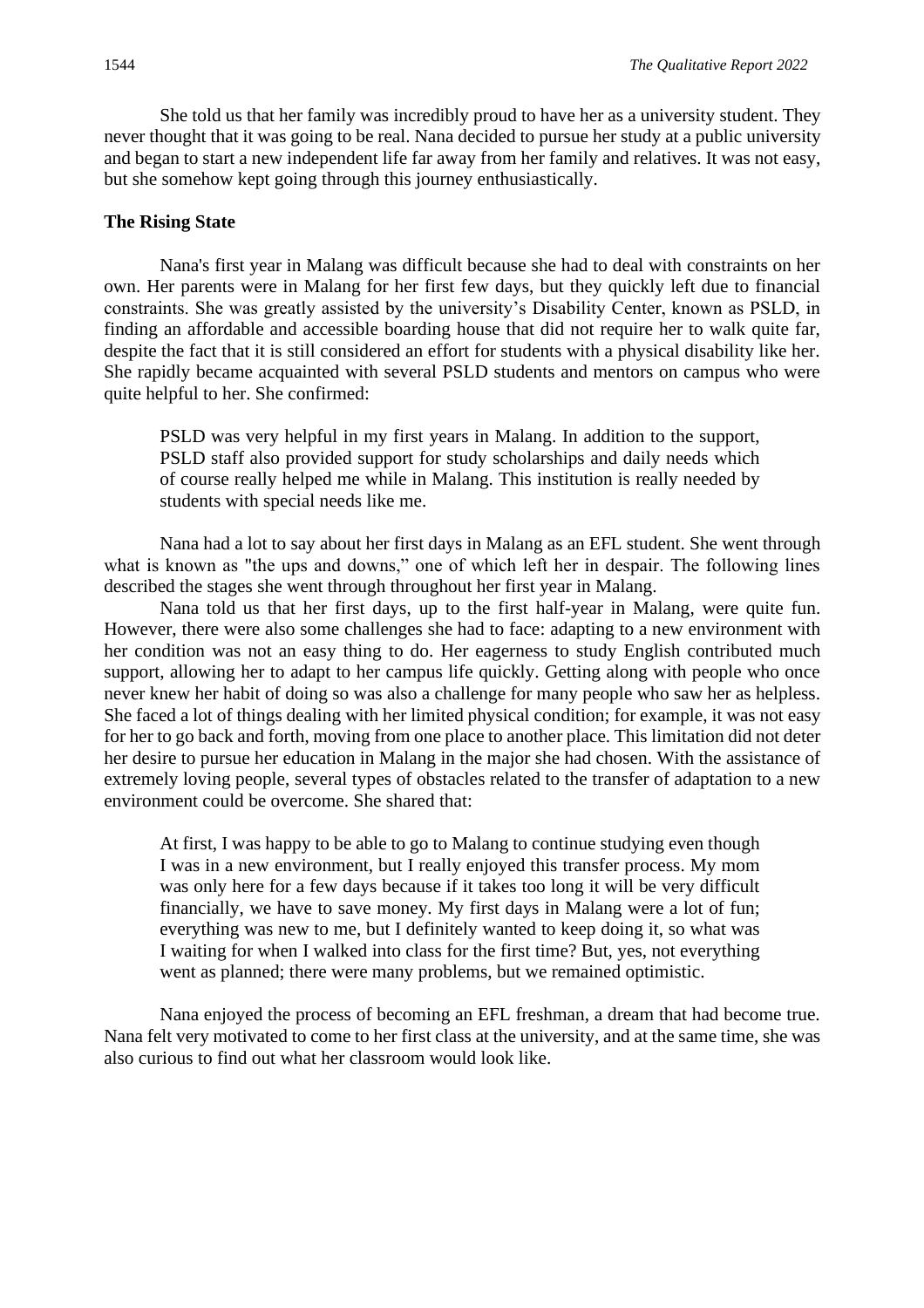#### **The Shock**

The first day of school in college had given Nana lots of shocks. When she attended her first meeting, she felt a little bit uneasy, which might have been caused by her physical appearance. She felt that everyone seemed to take pity on her condition which she actually thought was not a big deal. The next challenge dealt with the class medium of instruction. The class had English as its medium of instruction with little Bahasa Indonesia. However, this proved unimportant because everything was still understandable, as the topic of the discussion in the classroom is about basic English grammar. The need to get accustomed to this situation was a must and she realized it as a part of a process, though it was a bit hard. She still felt uneasy in getting along with the class members for the first few weeks or so. She was still unable to engage in class discussion well; as a result, she kept silent because she was afraid of making mistakes. She remembered:

The first day of college was enjoyable, despite the fact that some people looked at me with disdain, but that's typical because I'm unique and this isn't the first time this has happened to me. When I first went to college, I was very enthusiastic about getting to know the lecturers, the campus environment and new friends, everything was fun, I guess. But you know it was a bit surprising knowing that I am still unable to get engaged well and get along with them. For the first weeks or so I just have one classmate a close one and I tend to be silent during class. Moreover, the lessons are all delivered in English with little Bahasa Indonesia. I thought at that time that I need to keep positive and try to be more active. I know that my friends are all good and they are just not accustomed to communicating with a person with a disability like me. This is certainly an encouragement in itself to continue learning. I am not a very active student, but I am quite following lectures, but I am still unable to participate actively except when the lecturer pointed me to do the assigned tasks. Fortunately, I get along well with most of my boarding friends for they have already known my shortcomings and consider me their sister, so we often study together, and it is a mood booster in itself.

Nana explained that semesters one and two were hard for her, for she felt inadequate and wanted to give up like she was going in the wrong way, and she wanted to go in this second year. This situation could be attributed to the difference in the school environment between senior high school and university. At college, students are expected to be more independent, as instructors no longer transfer knowledge as it is but instead serves learning facilitators. Furthermore, students are encouraged to be more active and responsive in their learning, as well as to be less reliant on the lecturer. Nana experienced a lot of difficulties as her English was not that good. She told us,

The difficult and somewhat shocking thing was at the beginning of the first and second semesters. It happened when I had a lot of assignments and I started to get stuck, and the scientific level was also increasing where the percentage of learning English where English as the main language was increasing. I'm physically different, so with a lot of work I'm a bit out of breath too. I started to feel less capable, and I tried to think positively, but it continued for a long time until the end of the second semester to be exact for a year in semesters one and two. My GPA is less satisfactory because my motivation to study was also lacking.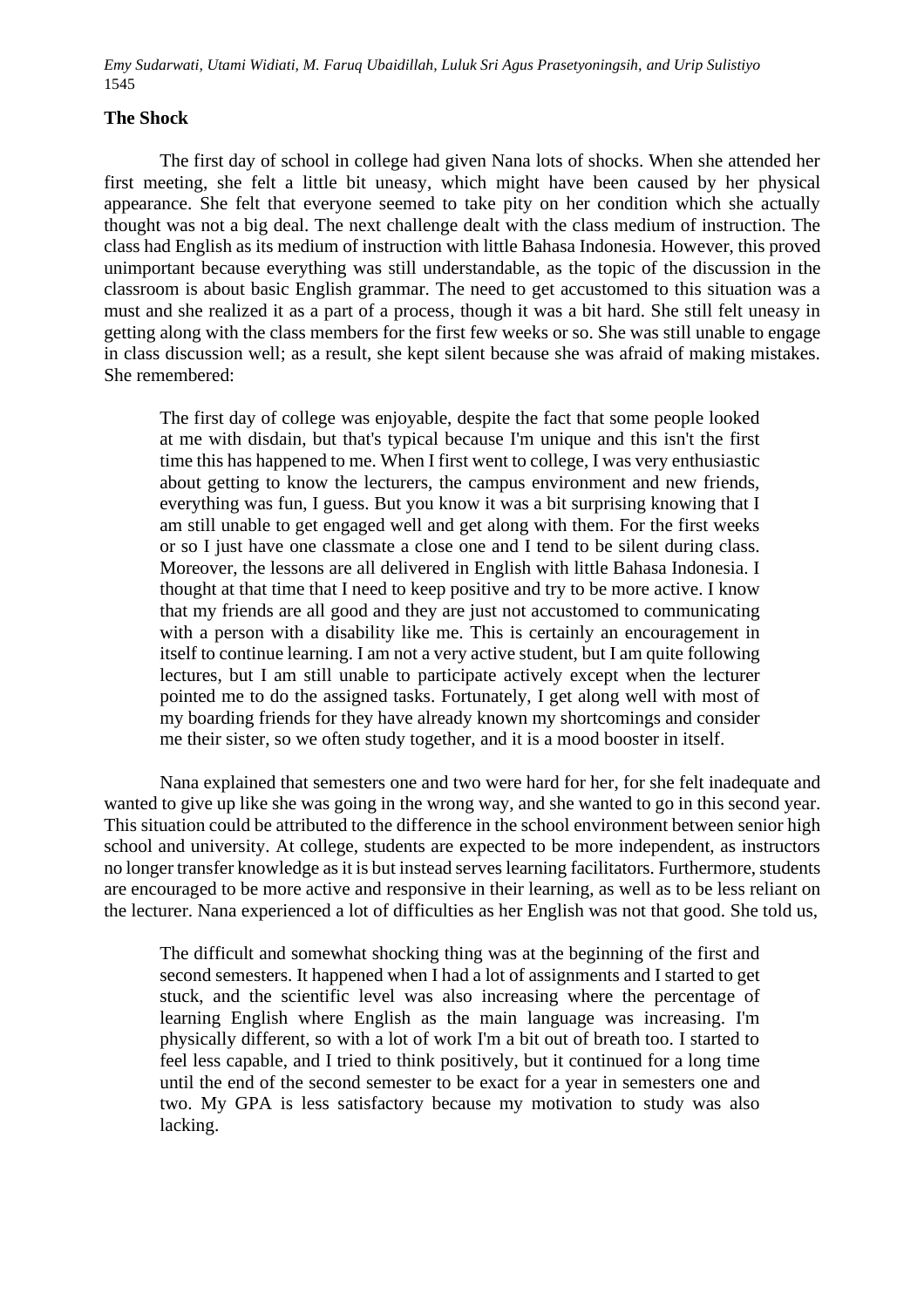Nana's difficulty in almost any subjects got her down and this prompted her to solve her problem by considering another major she wished to take. She considered switching to a psychology major which she believed was more appropriate for her. Psychology is the field of study in which, at that time, she wanted to enroll, until finally, she chose English. Her difficulty in pursuing her major in English made her remember one of the study programs she wanted to get into at that time. To proceed with this, Nana attempted to confer with one of her teachers with whom she had a close relationship (the first author), and the lecturer asked her to reconsider her decision, though the possibility was wide open. The teacher suggested that she think twice about moving into another major for she thought that what Nana was experiencing was just a process of adjustment to new learning habits and surroundings. Nana stated:

I began to think if this choice was wrong, there was a desire to change majors but it's already semester two and I think it's not too late. I was starting to get nervous about wanting to change into a psychology major because I started to like the way things were related to psychology. There is a feeling of laziness and there is only a kind of feeling ah just going in, but I can't get the spirit of learning, so I kept being so silent in class and feel less enthusiastic about learning. Some lecturers started asking me for I frequently miss the task and get a low score. I consulted my problem with one of the lecturers I feel I was close to, and I told her that I felt that I was in the wrong major and wanted to change to another major. Mrs. E suggested reconsidering and encouraging me to stay and keep on path. This restlessness and feeling of hopelessness continued until the end of semester two.

#### **The Adjustment**

In the second year of study, Nana attempted to get her motivation back and find her real purpose for coming to Malang. She began to be able to set aside her ego in order to obey her will, but she returned to her original objective of changing her fate and her family's desire for knowledge by becoming a learned person. Nana considered keeping the English major as her choice and decided to do things to boost her English as well. In semester three, she had already had many friends and she got along well with her classmates. To catch up due to her lack of the previous semester, she started to implement some learning strategies to overcome her difficulties in some language skills, particularly listening and writing. She managed to get used to the habit of reading English sources, which she admitted really helped her increase her vocabulary and added to her background knowledge. In addition, she prepared for the lesson before class, and it helped her to get ready with the class tasks and activities, making her more confident in expressing ideas in class and participating in class. She also became enthusiastic about boosting her marks from the previous semester by retaking the course. There are several courses requiring at least a B score, for they are needed to deal with thesis requirement writing. Slowly, her enthusiasm and optimism began to return. She stated in the following excerpt:

I started to regulate my emotions by reviewing my goals and trying to come to terms with my previous choices which I also thought that I couldn't go on like this. I have to get up and pursue my dreams. I started trying to grow my love for the major that I had chosen, I did the assignments given by understanding that this was part of the process, and I started working on what I had left behind in the last year. I started to be active again in class and engaged in learning because I started to prepare the lesson, so it made me ready for learning. I also had the habit of reading which I kept up to now as it really helps me a lot. I had writing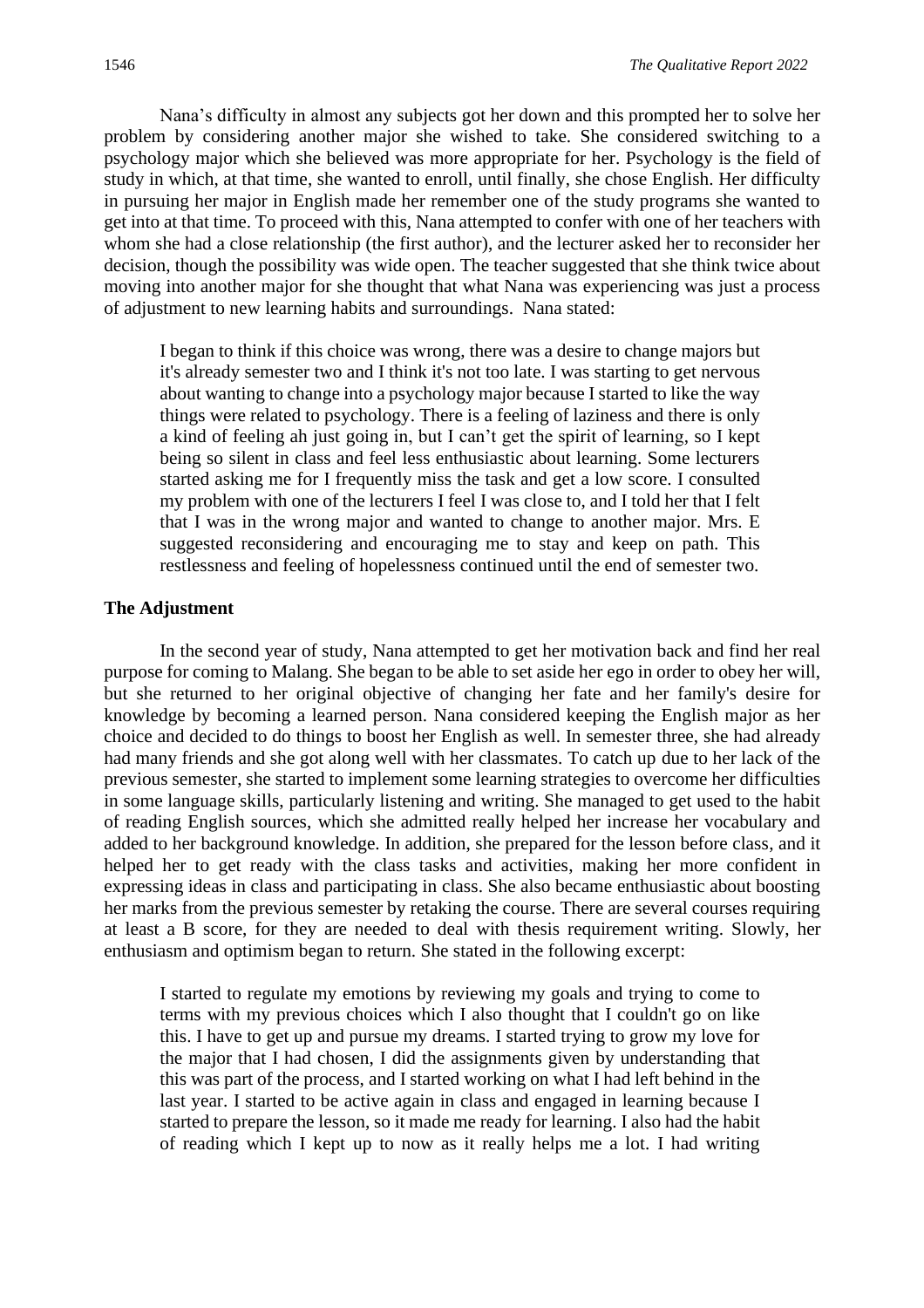problems as my grammar is bad. I overcame this by studying more and asking my friend whose grammar is good. Besides, I finally realized that my habit of reading a lot affected my grammar understanding as I became more aware of rules which I previously felt confused about. I also made my own diary written in English which I used as a medium to practice my writing skill. For listening skills, I started listening to English songs and movies in English and it helped me a lot with understanding the English talks the teacher brought in listening class.

Nana had been able to adjust herself well and managed to rearrange her goals. She started organizing her goals in learning and got herself into good habits in order to boost her academic achievement. This 23-year-old girl managed to graduate in exactly four and a half years and managed to write a thesis smoothly as well. Nana was an organized child; whenever the first author gave input regarding her undergraduate thesis draft, she always fixed it according to the advice given. Her interest in linguistics prompted her to write a thesis entitled, "figurative language for an IKEA advertisement." Nana also managed to pass the thesis exam stages well and smoothly. It is depicted in the interview:

I learned a lot from what happened to me in the first and second semesters. It was my family and my environment that kept me consistent with my choice, and the support from the environment was also very strong. No friends stayed away from me while I was a student here, even if I could say everything was good and the feeling of sisterhood was so real, for they were willing to share and help me. Finally, the four and a half years as an undergraduate student have passed well. Thank God.

 In the interview, Nana shared how she adapted well to her classroom participation as mediated by family support and classmates. It is essential to note that relationships with peers and family were salient in improving learning participation, as experienced by Nana. Though she had experienced the ups and downs during her study completion, she managed to successfully finish her study well. This was because of the way her family and surroundings treated her; thus, it affected the way she saw the world in a positive way. Her relationships were important in supporting her study when she was physically distant from her beloved family.

#### **Identity Development**

The following part explores how Nana's identity developed by negotiating her participation in the classroom despite her limitation. This part also explains the strategy she used to keep engaged with the classroom environment. When students whose first language is not English encounter learning English as an additional language for the first time, they cannot avoid the issue of learner identity because they must participate in a community that is different from what they are used to.

Nana, who had earlier appeared confident, found it difficult to adjust to college life. Her mental vision of college did not match reality because, in Malang, she encountered a variety of people with diverse cultural origins and customs, which were unmistakably different from her high school milieu. Nana's adaptation process was relatively challenging given that she not only had to deal with new people and a new setting, but she also had to deal with her limitations and how she accepted herself in that situation. Nana's passive character at the start of the semester and her low level of participation in class were physical manifestations of how Nana exposed her individuality. Nana's experiences at the start of college have helped shape her identity as a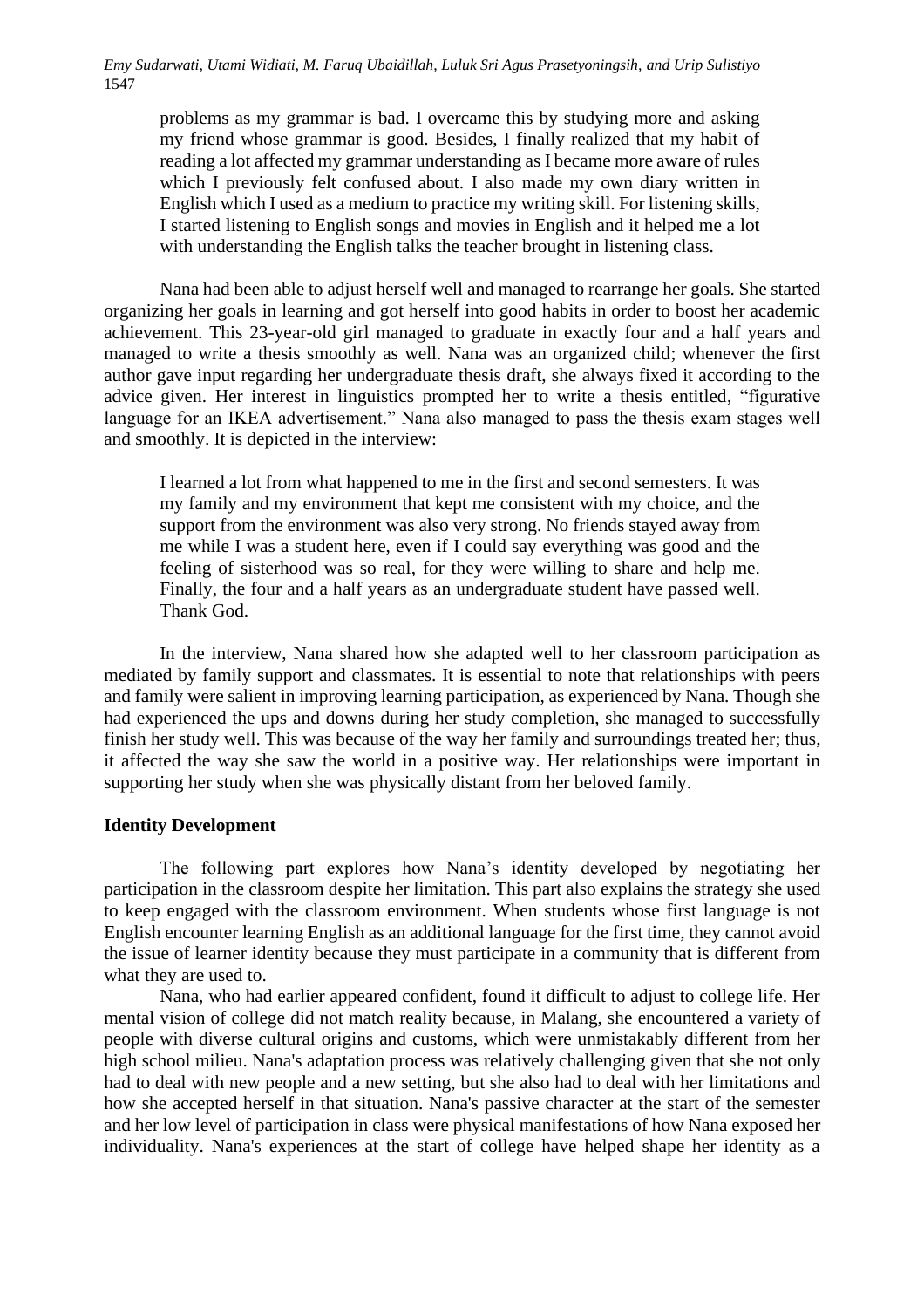legitimate English student, complete with obligations and responsibilities. Nana's friends and teachers were very tolerable of her. Assuredly, such a treatment made her a little happy.

The special treatment that Nana received in the classroom can be seen in the way her friends serve her for things that she can actually do herself; for example, lifting a chair and coming to the front of the class to write. She told us that her lecturers are very facilitative in helping her do activities in the classroom when she thought she could just do them by herself. She felt that they just took pity on her. However, she always tried to think positively about the tolerance given and began to think that it is part of their human nature, not on the basis of pity. Lecturers and friends were even willing to help Nana with her writing skill development. One thing that she learned from the class is that she did not need to feel inferior as her classmates really supported her. The attitudes of her peers and teachers had a tremendous impact on an individual with a disability like Nana. She said that she did not need to deal with the problems of being excluded, as the classroom environment was so supportive and everyone there, along with the lecturer, acknowledged her existence. However, still it took her two semesters to get used to college life and love her choice. Nana felt that:

At the beginning of my study, there were no problems, but there were many adjustments, or it could be said as challenges, that I faced. It's not easy to be different from those who are normal, you understand what I mean right. Sometimes I feel that my friends and even lecturers just took a pity on me for all tolerance given but over time I brushed it off because I didn't see these limitations and imperfections as obstacles from the start. I try to follow the class well and even during discussions, for example, I don't miss participating, and giving opinions and I'm grateful to be in an environment where my friends don't make any difference, I've never seen them talk bad things behind my back.

Nana's first and second semesters were relatively hard for her. Because Nana was not born into a family of academically gifted children, enrolling in an English literature major required her to work extra hard in order to adapt to her friends and the classroom demands. She learned some learning strategies to get her adjusted to the classroom situation. Nana struggled with grammar among the four current language abilities, namely listening, speaking, reading, and writing, which hampered her ability to write. The writing course she took was inadequate for her, so she had to retake it to earn a better grade. Nana found it simple to enroll in the listening and speaking classes because two of her favorite hobbies are listening to music and watching movies in English. Nana was a typical student who did not like studying alone, so she often studied in groups with her friends while listening to music. Nana tried to overcome her shortcomings in the grammar aspect by improving the reading aspect, and indeed, she admits that the habit of reading is not formed in her. Her strong intention to be able to adapt to the existing courses was what made her love reading. Gradually, the problem of grammar could be mastered well.

Another challenge dealt with Nana being passive at the beginning of the semester, particularly in speaking. This happened when she had to share her own opinion or speak in front of the class. She felt that it was difficult for her to share her ideas in front of other people, as she was afraid of making mistakes. Nana told us that it was not her own problem, but it was a problem for most of the students in the class, as they are not accustomed to doing that – using English for sharing ideas. To solve the problem, the lecturer then began to change the seating arrangement into a U-shape format, allowing for closer interactions between students and the lecturer. Ushaped seating arrangement really worked well and helped the students to engage well in a classroom situation and participate a lot. It happened for the first half of the semester. Again, this sort of seating arrangement really helped Nana to get well engaged with her other friends and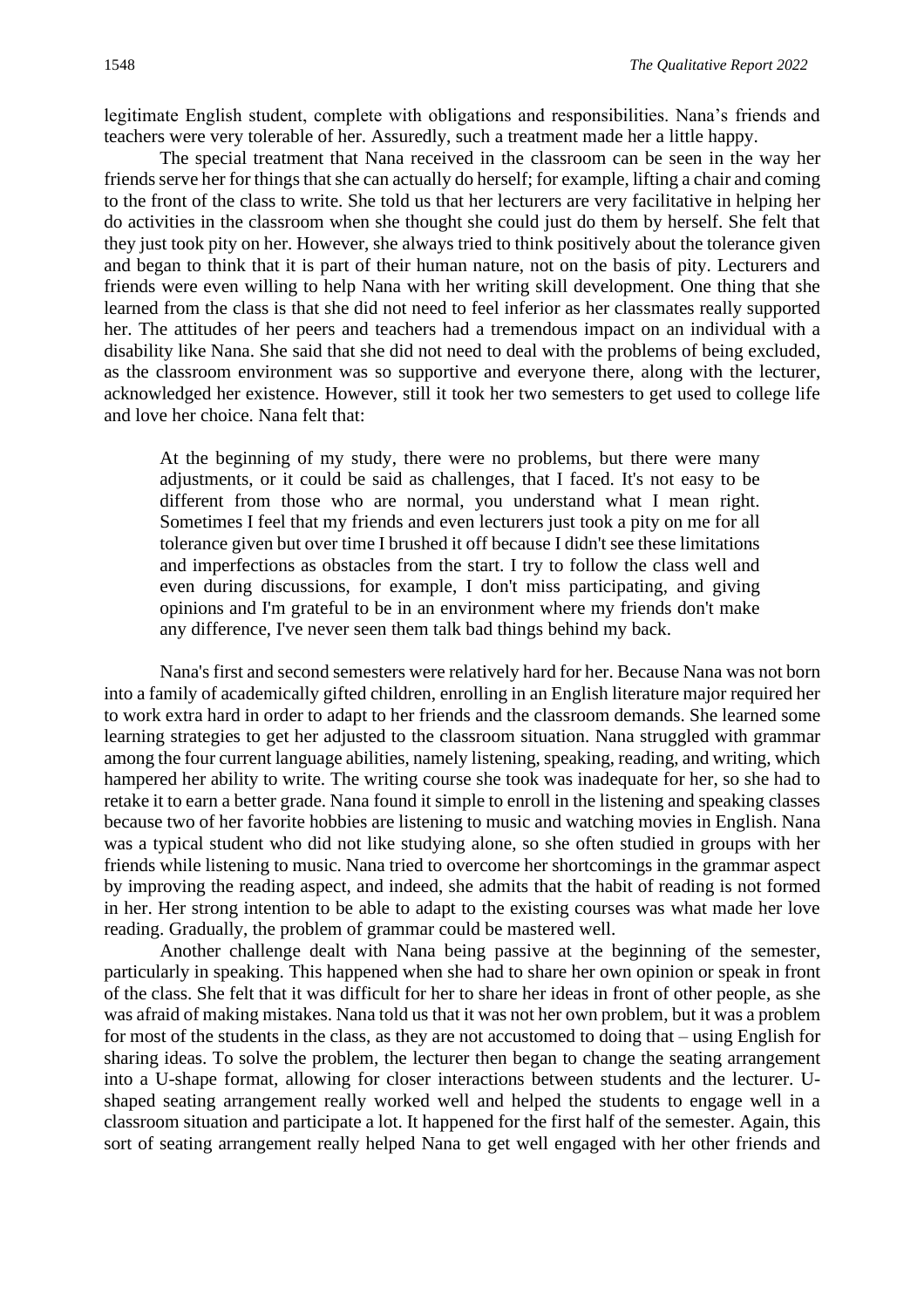lecturer. As a result, Nana gained her self-confidence little by little, and managing to speak in front of the class was not burdensome anymore.

Nana experienced failures and despair in relation to the language learning she was undergoing. As already mentioned, in the course of learning English, Nana experienced the toughest obstacles in the first and fourth semesters of the learning situation and she had to work harder. The use of English on a larger scale, as well as the presence of several content courses that had been introduced to previous foreign English language studies, required students to be more independent in learning and more diligent in digging for information outside the classroom. Nana told how she experienced a tremendous change in mindset when she was facing this problem and recounted her efforts to get out of the existing problem; she called this the process of maturation and the search for true identity to be able to learn a lot about what it was to be responsible for the decisions taken, to learn the meaning of struggle, to figure out what maximum effort was needed, and how to endure discomfort. She stated:

When I'm stuck doing assignments that I don't even have a hard time understanding, I feel that I was in the wrong major and made the wrong decision. Indeed, I have struggled with this uncertainty for a long time and my grades have been sacrificed in the end, and my GPA has fallen apart. In fact, I am grateful that I have reached the point where my maturity is being questioned because I am here being trained on how to be responsible for the decisions that I have taken and how to not just follow my ego. I finally succeeded and got out of this comfort zone and regret zone. I forced myself to get up, I forced myself to study hard, apply study hours and consistent reading habits, and the result is that reading is not just reading but the value I get from reading literature about the content courses I take greatly affects my life. I am just feeling lazy, it is not about I am not competent; it is just about how I deal with my own ego.

Nana stated that she chose English formerly because of the prestige that came from this internationally spoken language. However, this was not her only reason for being an EFL student at FIB. It has taught her many things about values, self-reliance, trust, confidence, and any other positive values which really develop her emotionally and cognitively. In the interview, Nana narrated that:

Indeed, I did not pass and had to repeat, but from courses such as English Culture, I learned many things about the history of the English language. There are many good values that I can take and the philosophy of life that I can learn. So indeed, learning is not only a matter of value but also about what value we can get. I realized that good communication can open up a million opportunities and miscommunication can create war. From the history of England, for example, I have learned a lot about upholding values. From its literature written in English, I learned about the values of other cultures I have never encountered before. Finally, I can move on and enjoy my choice again. While studying psycholinguistics, for example, my self-identity was challenged again when I read a lot of literature about many people with disabilities like me, even worse, being able to succeed and enjoy life and learn languages fluently and be accepted in their community. I then became more and more convinced and realized that this is not a matter of whether we are physically perfect or not, but rather how we intend to change for the better. Various kinds of courses that I take teach infinite values. My independence is also demanded, for example, in extensive reading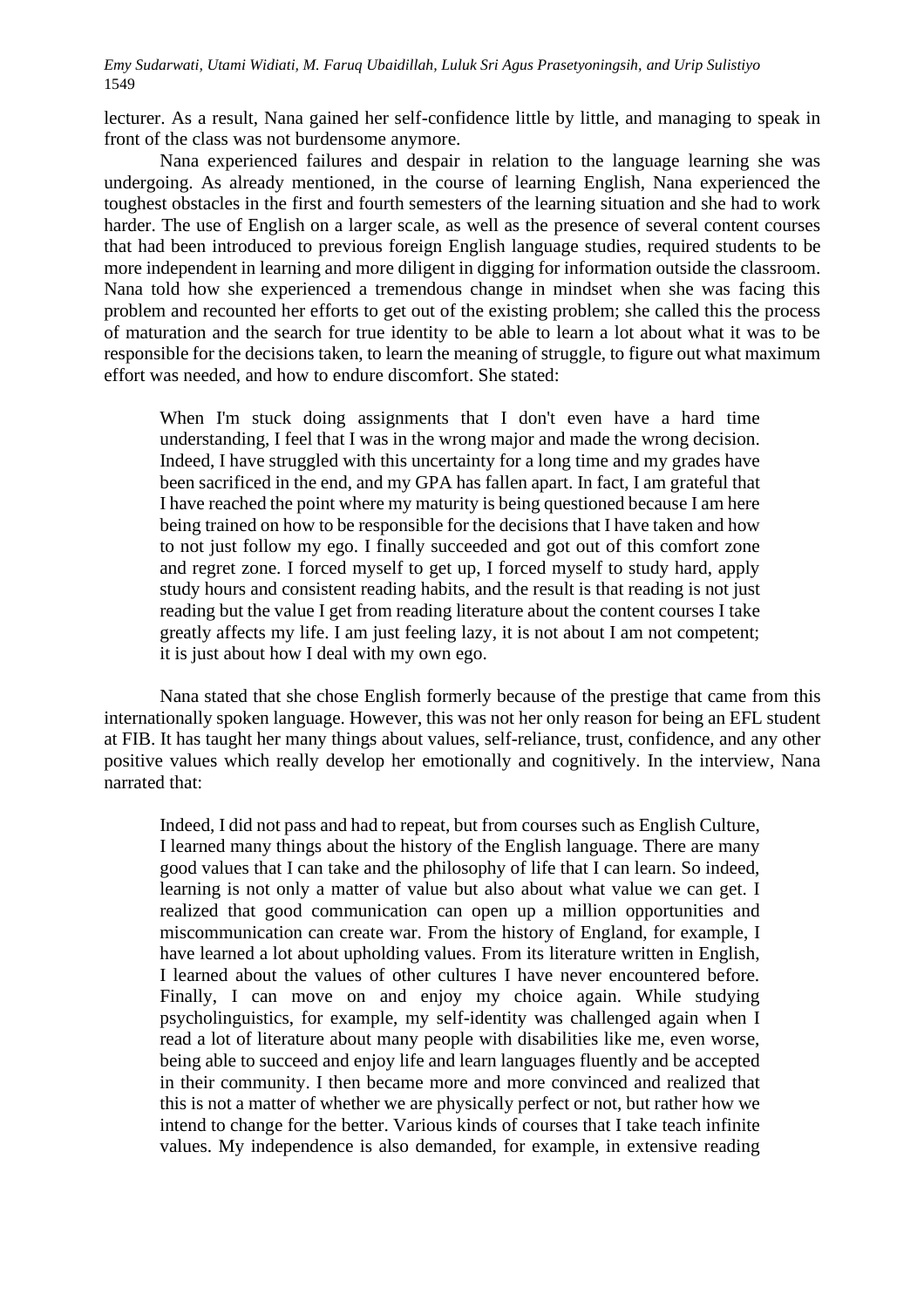courses where we all have to read a number of short stories, novels, and scientific articles, which of course are hard, but I am very grateful because from there, my insight becomes open about how valuable the value of life is from what I used to consider just a course for graduation.

In the above excerpt, Nana's identity evolved gradually after taking some courses. She began to understand that the English language brings wider opportunities for her to develop professionally, and that communication did not involve physically perfecting individuals to succeed, but rather, everyone had the chance for success. For example, in the course on English Culture she took, Nana became acquainted with literature written by Western scholars. In her course on psycholinguistics, Nana realized that everyone is subject to effective communication using his or her competencies. Lastly, her course on extensive reading opens knowledge for her to know various readings. Such engagement in the reading allowed her to finally consider the course more than just "a course for graduation."

#### **Discussion**

#### **Early Identity: Self Survival Amidst Imperfection**

Our analysis revealed that Nana experienced a gradual and complex identity formation when becoming an EFL student. Her belief in her self-portrait as a full human being despite her disability had remained influential to her and this made her strong, persevering with the choice she had once made, and responsible for the consequences she had to take. This belief then always became a shadow, guiding her to feel confident in handling situations even when she despaired. Her belief in seeing herself not being less supported her in managing her surroundings and making her life feel easier and more meaningful despite the physical constraint she has. This is in line with Mehrad (2016), who stated that a person's self-concept, cognitive and social development, academic performance, and general psychological health were based on the attitude of society. In this regard, Nana's condition does not hamper her to perform well like other normal people. The way she sees herself and the way she leads her life with grace gives more empirical evidence like previous research investigating disabled people who can live without disappointment (Cox et al., 2017; Papadimitriou, 2008; Parker & Yau, 2012; Saltes, 2013; Sheldon et al. 2011).

Most importantly, Nana's early identity gradually developed and was interwoven at the time she moved to Malang and faced a new environment requiring her to keep in line with the choice she has made. Her initial encounter with the English learning environment at the beginning of the semester may have contributed to this development. Nana's experiences as an English student have led her into a whole person physically, cognitively, and emotionally (Hatam & Sa, 2017). In one place, she had to acknowledge her own condition of being different compared to others, but she should always positively think that she and her other friends were just the same. Her cognitive abilities were also well challenged in a way that she was able to go through the ups and downs of becoming an EFL student whose emotional state sometimes fluctuated about her identity as a competent English student. Therefore, this is in line with Larsen-Freeman and Cameron (2007), who contended that the development of a person's identity construction through language use is an ongoing, continuous, and dynamic process. This can be seen from the flow of thought that Nana had once she came to the honeymoon, shock, adjustment, and adaptation periods; in each stage, she dynamically changed her identity in relation to her position as an EFL student. Through this, she enacted a gradual identity development in the classroom, as depicted in her being active in classroom participation.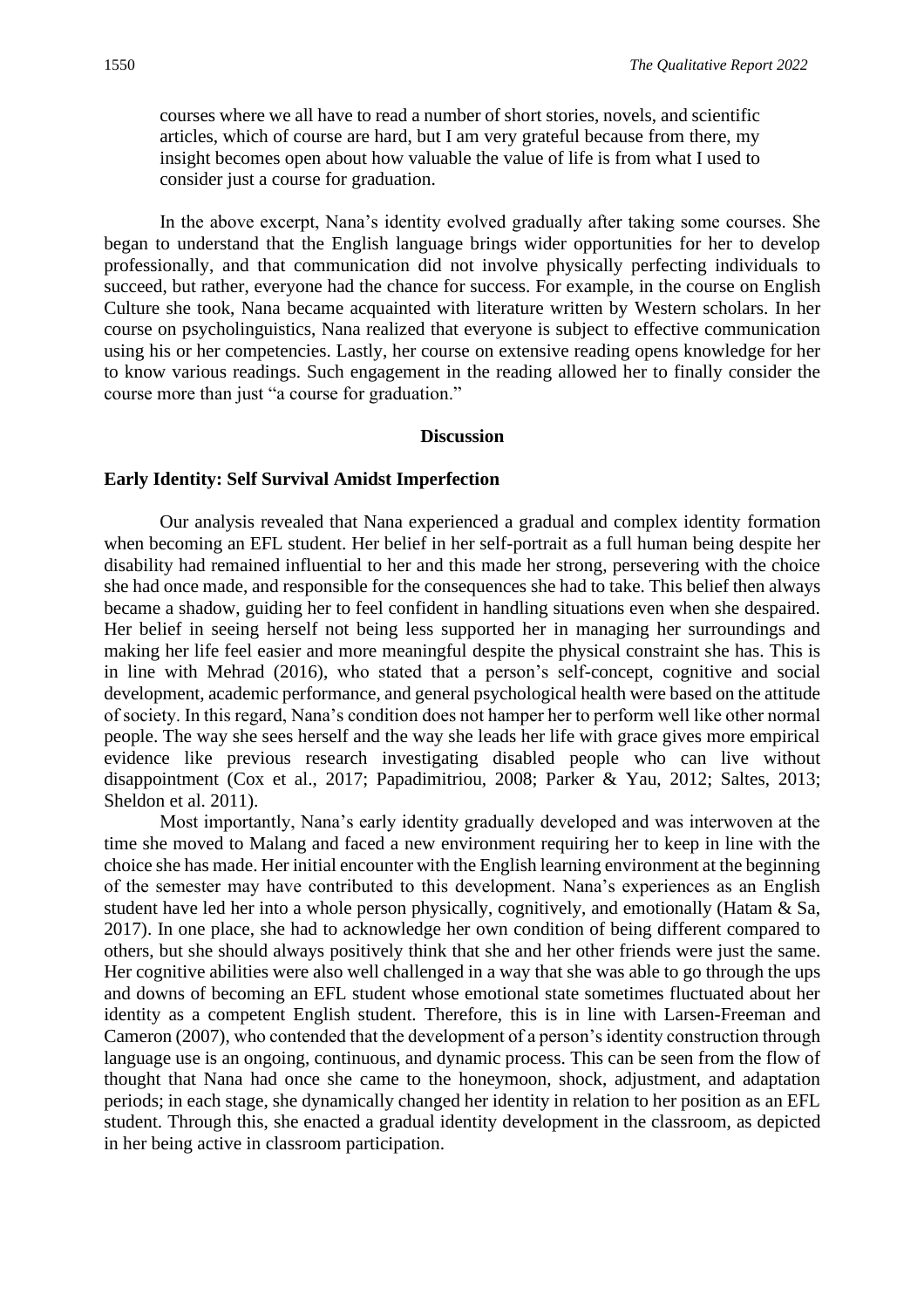This study also documented that Nana reflected on her previous learning experiences. In this context, Nana was insecure with her status as a disabled student and showed minimum performance in the learning activities. However, in the present learning experiences, Nana successfully proved that she could attain competence and was active in the classroom activities. Her being insecure as an English department student is unreasonable, as shown by her success in completing her study well and graduating as a legitimate English language learner.

#### **The Changes in Identity and Classroom Participation**

Our analysis shows gradual changes in Nana's identity and classroom participation by the end of her study. Nana had negotiated her identity dynamically versus statically. For example, she continuously attempted to understand the causes of her previous passive learning and began to deal with them. Her habit of reading has helped her in reconstructing her identity as a legitimate EFL student. She finally realized that a new reading habit contributed to her academic leap. Instead of being silent, Nana kept on struggling to get herself well-acknowledged as a legitimate English learner. Some students construct their identity in L2 or EFL learning differently. Liu's (2002) study, for example, showed how Chinese students constructed their L2 identities through silence in the language classroom. These students were concerned with losing face if they gave incorrect answers to teachers' questions, so they listened attentively instead of orally participating, and this was part of their identity as L2 learners. By contrast, Nana in this study kept participating during class discussions and showed her capability in expressing her opinion regardless of whether it was right or wrong. Moreover, the social interaction between Nana and her classmates and lecturers also contributed to her endurance when experiencing great despair at the beginning of her college life. Another study by Morita (2004) also provided a good example of how L2 students from Japan negotiated their membership and identities in the new academic communities in a Canadian university setting. The findings indicated that Japanese students under-performed in the university, as they could not understand reading materials and lecturers' explanations and were passive in the classroom activities. In addition, these students often constructed this identity based on the ways other peers perceived them. However, some of the L2 students began to negotiate their identities, and one student, in particular, employed several strategies such as preparing items to talk about before class and asking instructors questions after class. This is in line with what Nana did in order to catch up with what she perceived as lacking. Therefore, in learning participation, she began to employ various learning strategies to enhance her academic achievement. She began to get engaged in regular reading habits, consult her classmates for things she did not understand, and actively participated in class discussions. These things were all done to build a sort of identity that Nana wanted other people to acknowledge.

Norton's (2000) term for the process of identity construction as "the site of struggles … multiple, and contradictory" (p. 127) is clearly seen in Nana's identity construction. Empirically, Nana experienced the lowest condition in her life as a person with a disability. Such a condition drove her to struggle and develop self-confidence. The efforts she made and Nana's way of talking about how learning changes who she is through her classroom participation and personal history in the context of EFL have shown clearly that the way she developed her identity from time to time is in line with the idea from Wenger (1998). Her gradual but consistent desire to learn English has raised certain potential concerns legitimating her identity as an EFL student, one of which is pertinent to her identity as a language learner after being exposed to English as a foreign language. These narratives paint a picture of how Nana, an EFL student, established her identity through classroom involvement and how that identity developed over time. The findings recorded Nana's contact with classmates and lecturers, the setting of learning activities, and the temporality of her past schooling and its relationships.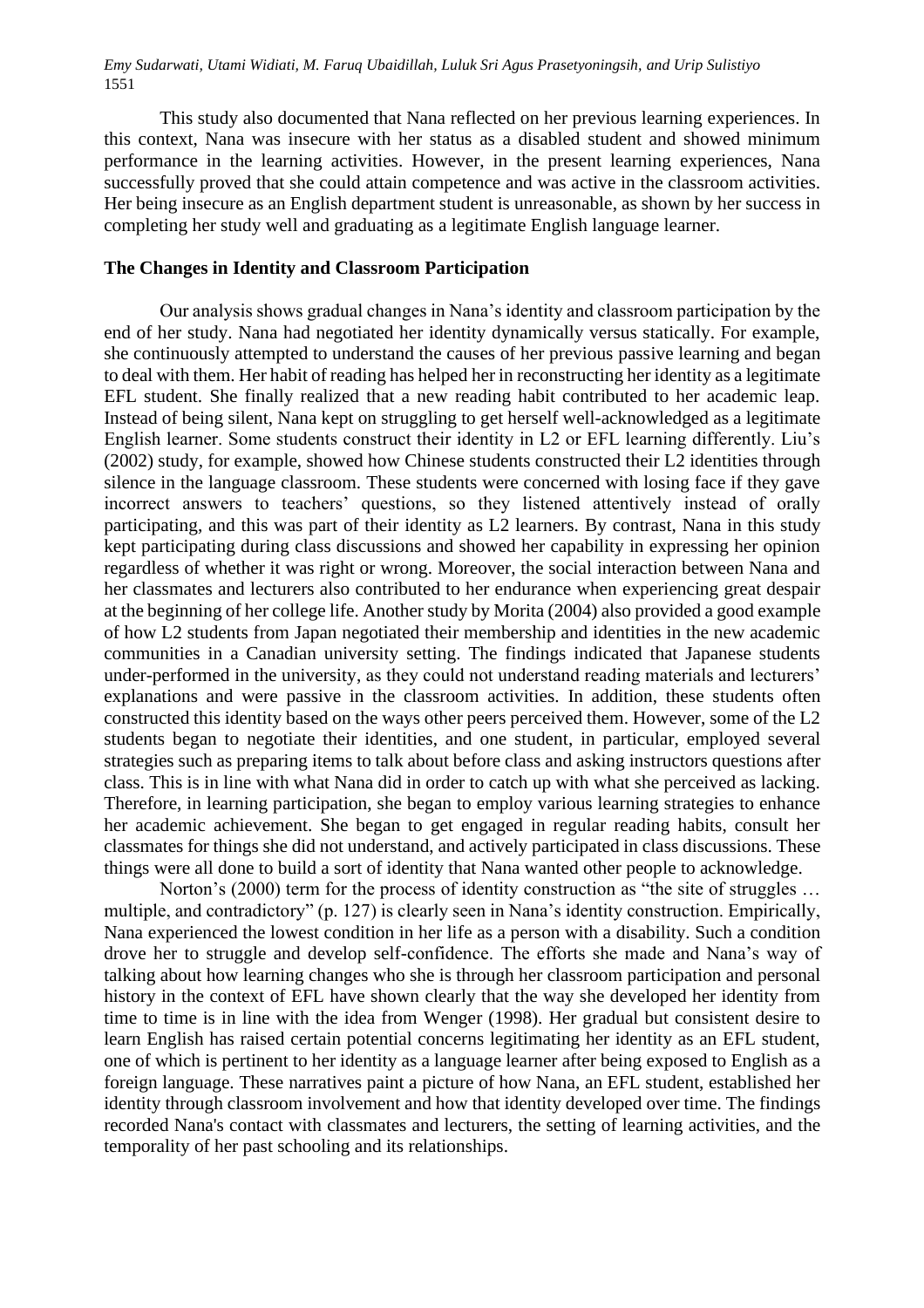#### **Conclusions**

The study's findings highlight that Nana experienced a gradual and complex identity construction as an EFL student with a physical disability during classroom participation. Changes in her identity evolved through several stages such as orientation, rising state, shock, adjustment, and identity development. In the orientation phase, the study revealed how Nana saw herself as an empowered person with a disability due to her positive self-portrait and family support. In the rising state, Nana was unconfident with herself due to her status as a freshman in the English department, where she knew did not have any friends for the first time. Nana gradually experienced shocks during the first time in classroom participation. She felt insecure about her physical look and the medium of language instruction which is fully carried out in English. As a result, in this condition, Nana chose to be silent and passive in the classroom activities. In the adjustment phase, Nana began participating actively and engaging herself fully in the classroom discussions. She adapted her learning to a positive class atmosphere with her colleagues. In addition, Nana embarked on negotiating her identity as an EFL student through her active participation. Lastly, in the identity development phase, Nana was seen as more encouraged in her major as an EFL student. She enacted a site of struggle and efforts to attain membership and develop her competence in the class. Finally, she was also aware of the importance of learning English for her future career.

#### **Limitations and Implications of the Study**

This study has yielded significant findings from the participant's experiences. However, it is also still open to several boundaries. First, recruiting a single participant, although doable, is risky in the context of bias and subjective findings. Thus, future research agendas are encouraged to recruit more participants so that findings from similar studies are better conveyed and verified. The use of in-depth interviews in the present study is not without any problems. Future studies should employ multiple data collection in order to document a more comprehensive data collection. We also motivate future researchers to study participants learning languages other than English, as it is important to yield varied perspectives from multiple languages.

Understanding findings in the present study could motivate English teachers, be they in secondary or post-secondary education contexts, to treat disabled students with caution and emotional manners. Stories shared by the participants in this study inform pedagogical impacts for re-designing curricula that specialize in disability learning. Policymakers could also take advantage of the present study's findings in the context of enacting training for teachers on how to treat disabled students effectively.

#### **References**

- Astri, Z., & Wahab, I. (2019). The use of TPR method for disabled students with different learning styles in English vocabulary development. *Scope of English Language Teaching, Literature and Linguistics*, *2*(2), 66-75.
- Bailey, J. (2008). First steps in qualitative data analysis: Transcribing. *Family Practice, 25*(2), 127-131. https://doi.org/10.1093/fampra/cmn003
- Barbareschi, G., Carew, M. T., Johnson, E. A., Kopi, N., & Holloway, C. (2021). "When they see a wheelchair, they've not even seen me" – Factors shaping the experience of disability stigma and discrimination in Kenya. *International Journal of Environmental Research and Public Health*, *18*(8), 1-20.<https://doi.org/10.3390/ijerph18084272>

Braun, A. M., & Naami, A. (2021). Access to higher education in Ghana: Examining experiences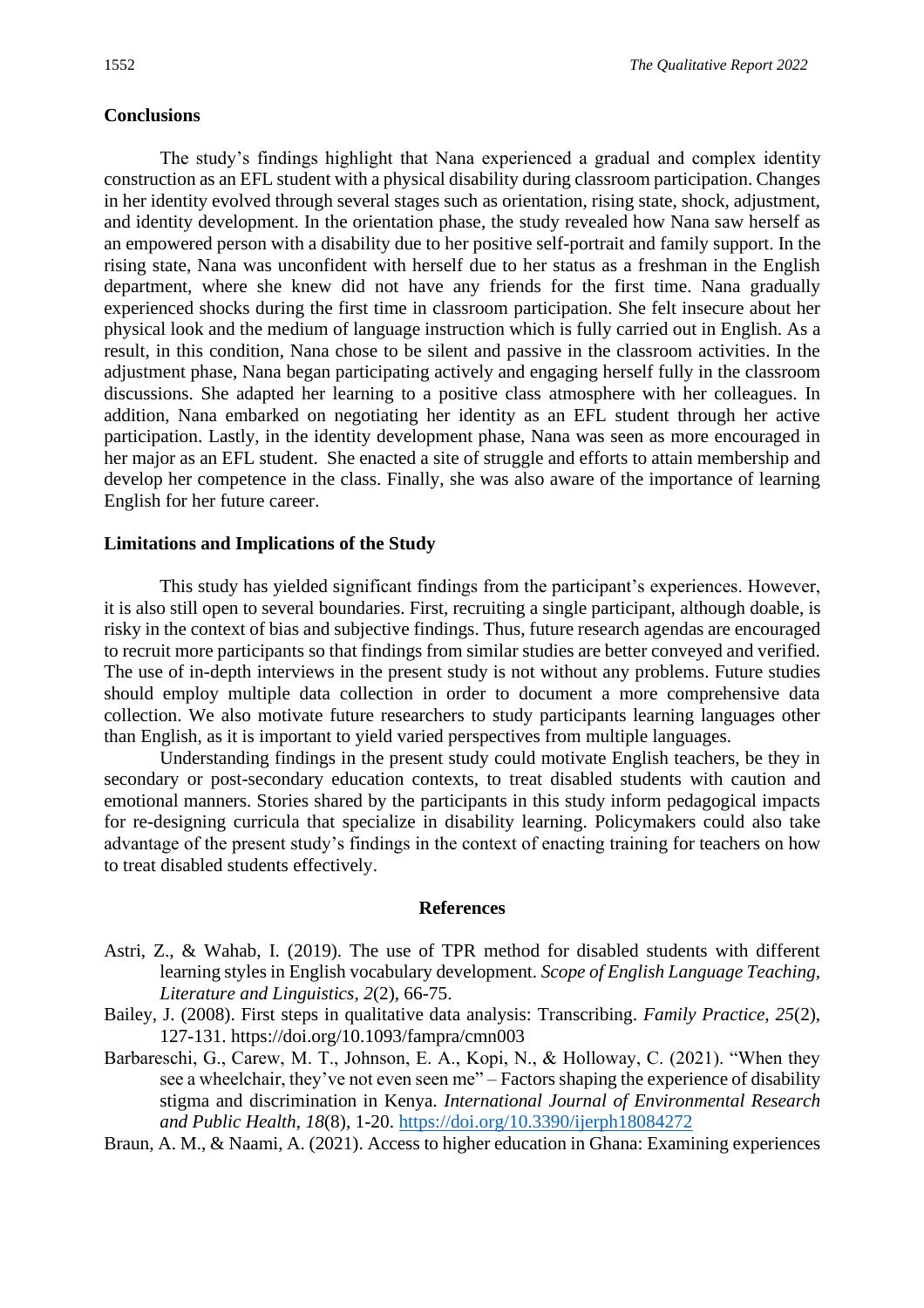through the lens of students with mobility disabilities. *International Journal of Disability, Development and Education*, *68*(1), 95-115. https://doi.org/10.1080/1034912X.2019.1651833

- Braun, V., & Clarke, V. (2006). Using thematic analysis in psychology. *Qualitative Research in Psychology, 3*(2), 77-101. [https://doi.org/10.1191/1478088706qp063oa](https://psycnet.apa.org/doi/10.1191/1478088706qp063oa)
- Cheng, K. K. Y., & Beigi, A. B. (2011). Addressing students with disabilities in school textbooks. *Disability and Society*, *26*(2), 239-242. https://doi.org/10.1080/09687599.2011.544063
- Clandinin, D. (2006). Narrative inquiry: A methodology for studying lived experience. *Research Studies in Music Education, 27*(1), 44-54. https://doi.org/10.1177/1321103X060270010301
- Clandinin, D. J., & Connelly, F. M. (2000). *Narrative inquiry: Experience and story in qualitative research.* Jossey-Bass.
- Connelly, F. M., & Clandinin, D. J. (2006). Narrative inquiry. In J. L. Green, G. Camilli, & P. B. Elmore (Eds.), *Handbook of complementary methods in education research* (pp. 477- 488). Lawrence Erlbaum.
- Cox, B. E., Thompson, K., Anderson, A., Mintz, A., Locks, T., Morgan, L., Edelstein, J. A. & Wolz, A. (2017). College experiences for students with autism spectrum disorder: Personal identity, public disclosure, and institutional support. *Journal of College Student Development*, *58*(1), 71-87. https://doi.org/10.1353/csd.2017.0004
- Creswell, J. W. (2002). *Research design: Qualitative, quantitative, and mixed methods approaches*. SAGE.
- Cunnah, W. (2015). Disabled students: Identity, inclusion and work-based placements. *Disability & Society*, *30*(2), 213-226. https://doi.org/10.1080/09687599.2014.996282
- Dvir, N. (2015). Does physical disability affect the construction of professional identity? Narratives of student teachers with physical disabilities. *Teaching and Teacher Education, 52*, 56-65. https://doi.org/10.1016/j.tate.2015.09.001
- Enoch, A., Edusei, A. K., Paul, O., Mensah, A. K., Adjei, R. O., & Appiah-Brempong, E. (2016). "We are not getting jobs": Job seeking problems of people with disability and coping strategies adopted in an urban traditional community in Ghana. *Disability, CBR and Inclusive Development*, *27*(1), 109-125. https://doi.org/10.5463/dcid.v1i1.499
- Gorichanaz, T. (2019). Self-portrait, selfie, self: Notes on identity and documentation in the digital age. *Information*, *10*(297), 1-17. https://doi.org/10.3390/info10100297
- Hatam, S., & Sa, T. (2017). Foreign language learning and identity reconstruction: Learners' understanding of the intersections of the self, the other and power. *Center for Educational Policy Studies Journal*, *7*(4), 13-36. https://doi.org/10.26529/cepsj.362
- Islam, Z. (2008). Negotiating identities: The lives of Pakistani and Bangladeshi young disabled people. *Disability & Society*, *23*(1), 41-52. https://doi.org/10.1080/09687590701725625
- Kamali Arslantas, T., Yıldırım, S., & Altunay Arslantekin, B. (2021). Educational affordances of a specific web-based assistive technology for students with visual impairment. *Interactive Learning Environments*, *29*(6), 1037-1054. <https://doi.org/10.1080/10494820.2019.1619587>
- Kaur, G., Leong, T. P., Yusof, J. M., & Singh, D. (2015). Perception of people with disability in creating sustainable public policy. *Procedia - Social and Behavioral Sciences, 168,* 145- 155. https://doi.org/10.1016/j.sbspro.2014.10.220
- Labov, W., & J. Waletsky. (2003). Narrative analysis: Oral versions of personal experience. In C. Bratt Poulston & G. Tucker Eds.), *Sociolinguistics: The essential readings* (pp. 74- 104). Blackwell.
- Larsen-Freeman, D., & Cameron, L. (2007). *Complex systems and applied linguistics*. Oxford University Press.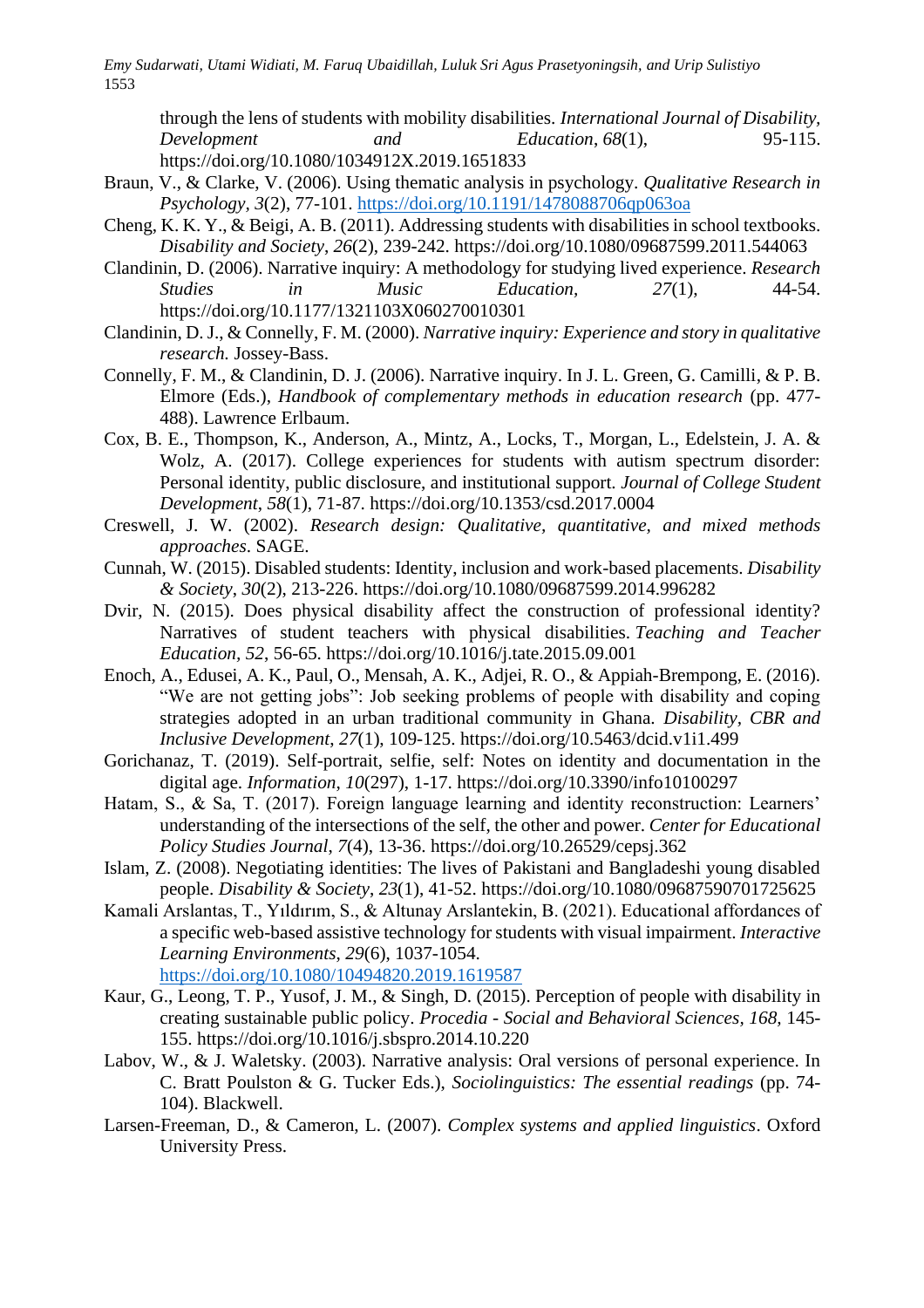- Lave, J., & Wenger, E. (1991). *Situated learning: Legitimate peripheral participation*. Cambridge University Press.
- Lintangsari, A. P., & Emaliana, I. (2020). Inclusive education services for the blind: Values, roles, and challenges of university EFL teachers. *International Journal of Evaluation and Research in Education*, *9*(2), 439-447. https://doi.org/10.11591/ijere.v9i2.20436
- Liu, J. (2002). Negotiating silence in American classrooms: Three Chinese cases. *Language and Intercultural Communication*, *2*(1), 37-54. https://doi.org[/10.1080/14708470208668074](https://doi.org/10.1080/14708470208668074)
- Mehrad, A. (2016). Mini literature review of self-concept. *Journal of Educational, Health and Community Psychology*, *5*(2), 62-66. [https://doi.org/10.12928/jehcp.v5i2.6036.](https://doi.org/10.12928/jehcp.v5i2.6036)
- Merriam, S. B. (1998). *Qualitative research and case study applications in education*. Jossey-Bass.
- Mueller, C. O. (2021). "I didn't know people with disabilities could grow up to be adults": Disability history, curriculum, and identity in special education. *Teacher Education and Special Education*, *44*(3), 189-205. https://doi.org/10.1177/0888406421996069
- Morita, N. (2004). Negotiating participation and identity in second language academic communities. *TESOL Quarterly*, *38*(4), 573-603. https://doi.org/10.2307/3588281
- Norton, B. (1997). Language, identity, and the ownership of English. *TESOL Quarterly*, *31*(3), 409-429. https://doi.org/10.2307/3587831
- Norton Pierce, B. (2000). *Identity and language learning: Gender, ethnicity and educational change.* Longman Pearson Education.
- Papadimitriou, C. (2008). Becoming en-wheeled: The situated accomplishment of reembodiment as a wheelchair user after spinal cord injury. *Disability & Society*, *23*(7), 691-704. https://doi.org/10.1080/09687590802469420
- Parker, M. G., & Yau, M. K. (2012). Sexuality, identity and women with spinal cord injury. *Sexuality and Disability*, *30*(1), 15-27. https://doi.org/10.1007/s11195-011-9222-8
- Pavlenko, A., & Lantolf, J. P. (2000). Second language learning as participation and the (re) construction of selves. In J. P. Lantolf (Ed.), *Sociocultural theory and second language learning* (pp. 155–177). Oxford University Press.
- Payne, D. A., Hickey, H., Nelson, A., Rees, K., Bollinger, H., & Hartley, S. (2016). Physically disabled women and sexual identity: A photovoice study. *Disability & Society*, *31*(8), 1030-1049. https://doi.org/10.1080/09687599.2016.1230044
- Price, D., & Slee, R. (2021). An Australian curriculum that includes diverse learners: The case of students with disability. *Curriculum Perspectives*, *41*(2), 71-81. https://doi.org/10.1007/s41297-021-00134-8
- Rohwerder, B. (2018). *Disability stigma in developing countries* (K4D Helpdesk Report). Institute of Development Studies.
- Salmi, J., & D'Addio, A. (2021). Policies for achieving inclusion in higher education. *Policy Reviews in Higher Education*, *5*(1), 47-72. https://doi.org/10.1080/23322969.2020.1835529
- Saltes, N. (2013). Disability, identity and disclosure in the online dating environment. *Disability & Society*, *28*(1), 96-109. https://doi.org/10.1080/09687599.2012.695577
- Saumure, K., & Given, L. M. (2008). Convenience sample. In L. M. Given (Ed.), *The SAGE encyclopedia of qualitative research methods* (pp. 124-125). SAGE Publications, Inc.
- Sheldon, A. P., Renwick, R., & Yoshida, K. K. (2011). Exploring body image and self-concept of men with acquired spinal cord injuries. *American Journal of Men's Health*, *5*(4), 306- 317. https://doi.org/10.1177/1557988310375714
- Singh, R., & Chopra, G. (2018). 'Don't stare at me….': Exploring the lived experiences of adults with disability. *IJDS: Indonesian Journal of Disability Studies*, *5*(1), 10-25.
- Smith, B., Bundon, A., & Best, M. (2016). Disability sport and activist identities: A qualitative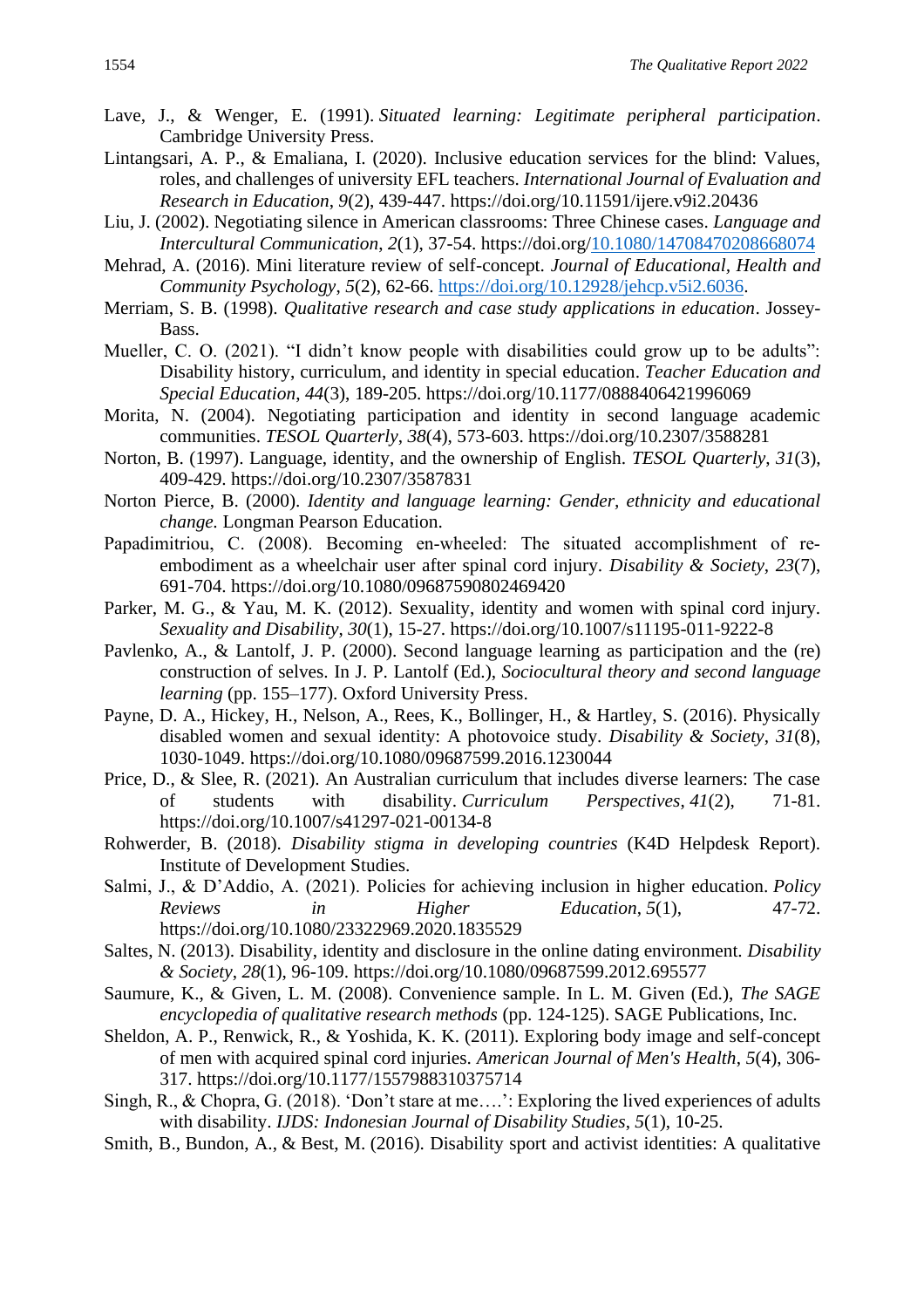study of narratives of activism among elite athletes with impairment. *Psychology of Sport and Exercise, 26,* 139-148. https://doi.org/10.1016/j.psychsport.2016.07.003

- Szumski, G., Smogorzewska, J., & Grygiel, P. (2020). Attitudes of students toward people with disabilities, moral identity and inclusive education – A two-level analysis. *Research in Developmental Disabilities*, *102*, 1-12. https://doi.org/10.1016/j.ridd.2020.103685
- Ubaidillah, M. F., & Widiati, U. (2021). Stories of identity construction and classroom participation in an English-medium university. *JEELS (Journal of English Education and Linguistics Studies)*, *8*(1), 147-174.
- United Nations. (2019). *Report of the Office of the United Nations High Commissioner for Human Rights on Awareness-Raising under Article 8 of the Convention on the Rights of Persons with Disabilities*.<https://undocs.org/en/A/HRC/> 43/27
- Van Lier, L. (2007). Action-based teaching, autonomy and identity. *Innovation in Language Learning and Teaching*, *1*(1), 46-65. https://doi.org/10.2167/illt42.0
- Wenger, E. (1998). *Communities of practice: Learning, meaning and identity*. Cambridge University Press.<https://doi.org/10.1017/CBO9780511803932>
- Wheeler, P. (2007). 'I count myself as normal, well, not normal, but normal enough': Men with learning disabilities tell their stories about sexuality and sexual identity. *Tizard Learning Disability Review*, *12*(1), 16-27. https://doi.org/10.1108/13595474200700003
- Wickman, K. (2007) "I do not compete in disability": How wheelchair athletes challenge the discourse of able-ism through action and resistance. *European Journal for Sport and Society, 4*(2), 151-167. https://doi.org[/10.1080/16138171.2007.11687801](https://doi.org/10.1080/16138171.2007.11687801)
- Widodo, H. P. (2005). Teaching children using a total physical response (TPR) method: Rethinking. *Bahasa Dan Seni*, *33*(2), 235-248.
- Yulianti, K., & Mukminin, A. (2021). Teaching and learning during COVID-19 pandemic: A qualitative study on elementary school teachers in Indonesia. *The Qualitative Report*, *26*(12), 3900-3910. https://doi.org/10.46743/2160-3715/2021.5079
- Xia, Z. Y., Kong, Y., Yin, T. T., Shi, S. H., Huang, R., & Cheng, Y. H. (2014). The impact of acceptance of disability and psychological resilience on post-traumatic stress disorders in burn patients. *International Journal of Nursing Sciences, 1*(4), 371-375. https://doi.org/10.1016/j.ijnss.2014.10.018

#### **Author Note**

Emy Sudarwati (corresponding author) is a lecturer in the Department of Languages and Literature, Universitas Brawijaya, Malang, East Java, Indonesia. She is now pursuing her doctorate degree in English Language Teaching, Universitas Negeri Malang, Indonesia. She has published research papers in national and international journals. Email[: emoy\\_sanyoto@ub.ac.id.](mailto:emoy_sanyoto@ub.ac.id)

Utami Widiati is a Professor in English Language Teaching (ELT) in the Department of English, Faculty of Letters, Universitas Negeri Malang, Indonesia. She obtained her professorship in the area of literacy learning in 2009. Her research interests include foreign language literacy, SLA, curriculum and material development, and teacher professional development. She has been active in pre- and in-service teacher education and professional development in Indonesia and has written secondary school English textbooks prescribed by the Indonesian government. She has published extensively in the area of English Language Teaching. Email: [utami.widiati.fs@um.ac.id](mailto:utami.widiati.fs@um.ac.id)

M. Faruq Ubaidillah teaches in the Department of English Education, Universitas Islam Malang, Indonesia. He is currently undertaking Doctor by Research in the Department of Language Education Science, Faculty of Languages and Arts, Universitas Negeri Yogyakarta,